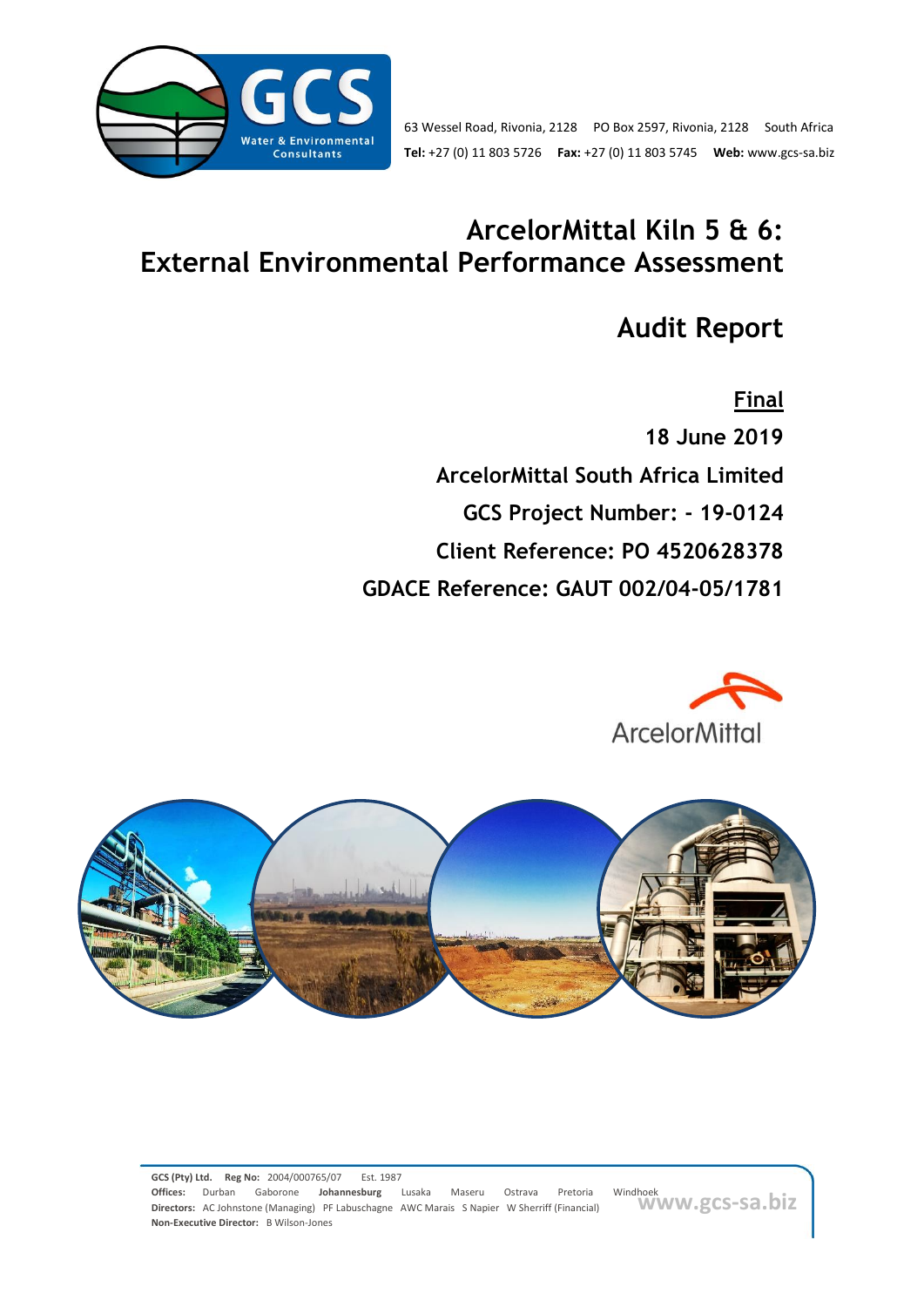#### **ArcelorMittal - External Environmental Performance Assessment – Audit Report**

#### **Final**



#### **18 June 2019**

#### ArcelorMittal South Africa Limited

#### 19-0125

### DOCUMENT ISSUE STATUS

| <b>Report Issue</b>         | <b>Final</b>                                                                           |           |              |  |  |
|-----------------------------|----------------------------------------------------------------------------------------|-----------|--------------|--|--|
| <b>GCS Reference Number</b> | 19-0125                                                                                |           |              |  |  |
| <b>Client Reference</b>     | PO 4520628378                                                                          |           |              |  |  |
| <b>Title</b>                | ArcelorMittal - External Environmental Performance Assessment -<br><b>Audit Report</b> |           |              |  |  |
|                             | <b>Name</b>                                                                            | Signature | <b>Date</b>  |  |  |
| Author                      | Elizabeth Mosepele                                                                     |           | 18 June 2019 |  |  |
| <b>Document Reviewer</b>    | <b>Fatima Matlou</b>                                                                   |           | 18 June 2019 |  |  |

#### **LEGAL NOTICE**

This report or any proportion thereof and any associated documentation remain the property of GCS until the mandator effects payment of all fees and disbursements due to GCS in terms of the GCS Conditions of Contract and Project Acceptance Form. Notwithstanding the aforesaid, any reproduction, duplication, copying, adaptation, editing, change, disclosure, publication, distribution, incorporation, modification, lending, transfer, sending, delivering, serving or broadcasting must be authorised in writing by GCS.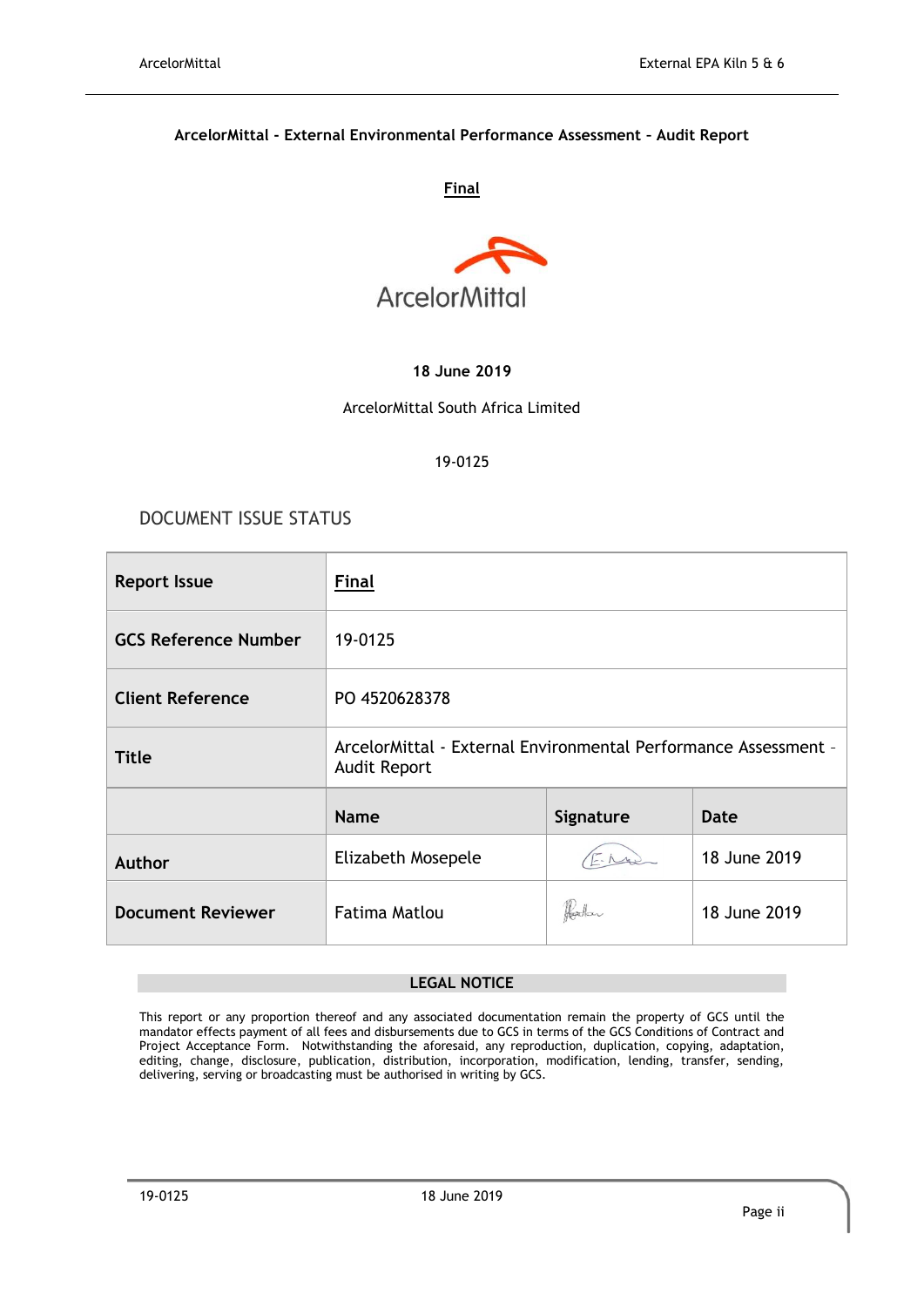### **EXECUTIVE SUMMARY**

ArcelorMittal South Africa (ArcelorMittal) Vanderbijlpark Works was established in 1942 and commenced production in 1952. ArcelorMittal South Africa Vanderbijlpark Works (Vanderbijlpark Works) is one of the largest steel producers in South Africa. The Vanderbijlpark Works manufacture steel products by charging raw materials such as iron ore, coke and dolomite into blast furnaces to produce liquid iron. The liquid iron is refined in basic oxygen furnaces to produce liquid steel. The liquid steel is further processed into various rolled and coated steel products.

A Record of Decision (RoD) was issued to ArcelorMittal for the installation and operation of additional kilns (Kiln 5 & 6) for the production of Direct Reduction Iron (DRI) (RoD number: GAUT 002/04-05/1781) in terms of Regulations 1182 and 1183 and promulgated under Section 22 of the Environmental Conservation Act, 1989 (Act No. 73 of 1989) (ECA). The RoD was issued by the Gauteng Department of Agriculture, Conservation and Environmental (GDACE) in 2006.

The following conditions are requirements of the RoD in terms of the ECA as issued by the GDACE:

• Condition 3.4 B of the RoD: An annual Environmental Performance Audit conducted by an independent auditor must be submitted to the Department for review, the first audit being due 12 (twelve) months after commissioning of the Kilns and DRI production, and every 12 (twelve) months thereafter.

GCS Water and Environment (Pty) Ltd. (GCS) was contracted by ArcelorMittal to conduct the first 2019 annual external EPA audit carried out against all conditions included in the RoD.

Accordingly, the following activities were undertaken as part of the EPA Audit:

- Assessment and comparison of the current site activities with those described in the approved RoD;
- Comparison of environmental mitigation measures implemented on site to those required and committed to in terms of the approved RoD in order to assess whether these comply with the management objectives committed to in the RoD;
- Assessment of monitoring requirements to current monitoring practices;
- Assessment of relevant documentation pertaining to various compliance aspects; and
- Identification of current activities and facilities at the Vanderbijlpark Works, which are not specifically included in the approved RoD.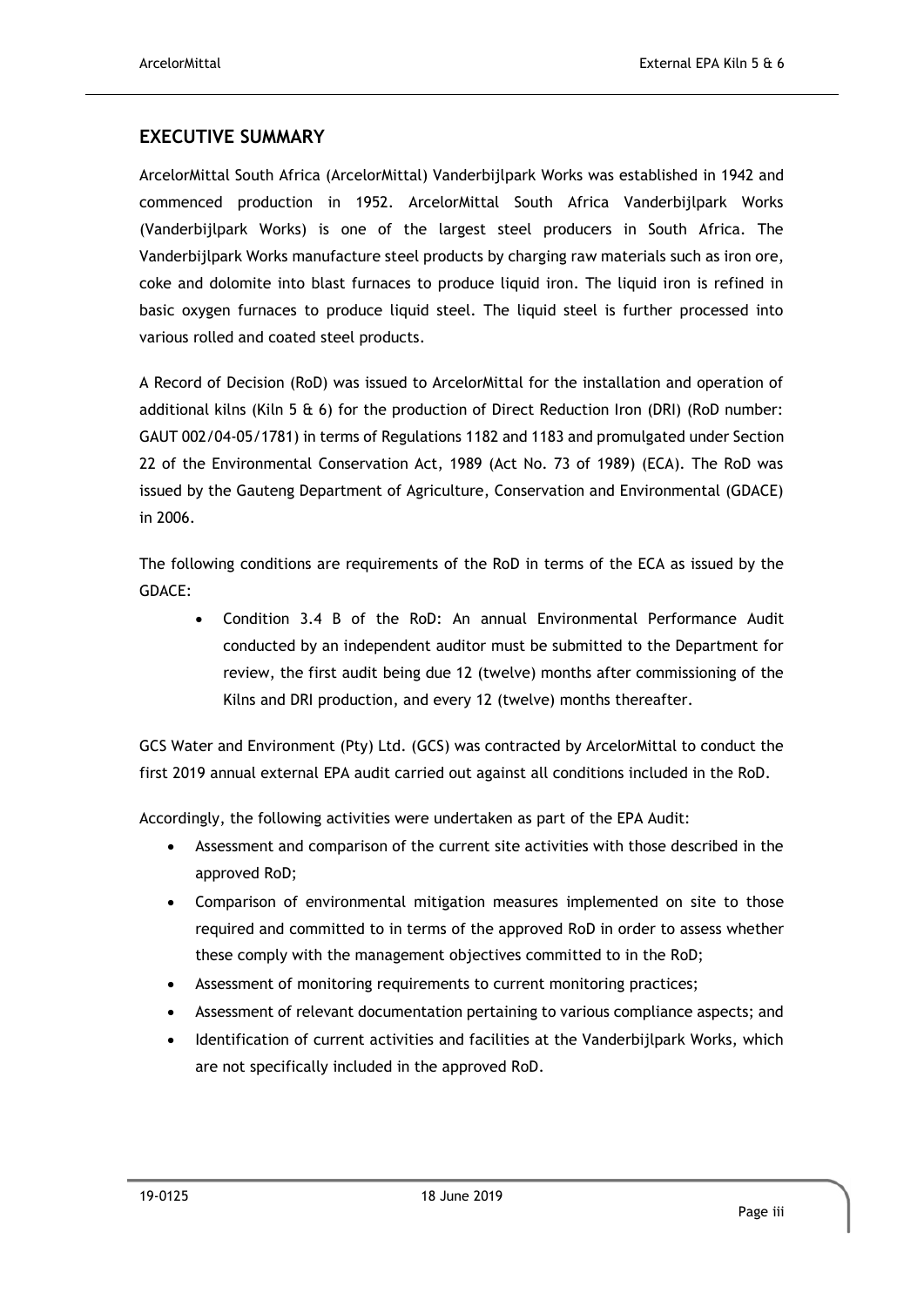The audit findings, detailed in the report, include practical recommendations whereby the various non-compliance issues can be corrected. All findings were ranked according to the following criteria:

- Compliant;
- Minor non-compliance;
- Moderate non-compliance; and
- Major non-compliance.

Currently the overall compliance with the Record of Decision (RoD) (GAUT 002/02-03/138) is noteworthy. Overall there was zero (0) incident of minor non-compliance, zero (0) incidents of moderate non-compliance, and zero (0) incidents of major non-compliance observed for the audit period. The instances of non-compliance weren't considered to be directly associated with significant environmental degradation.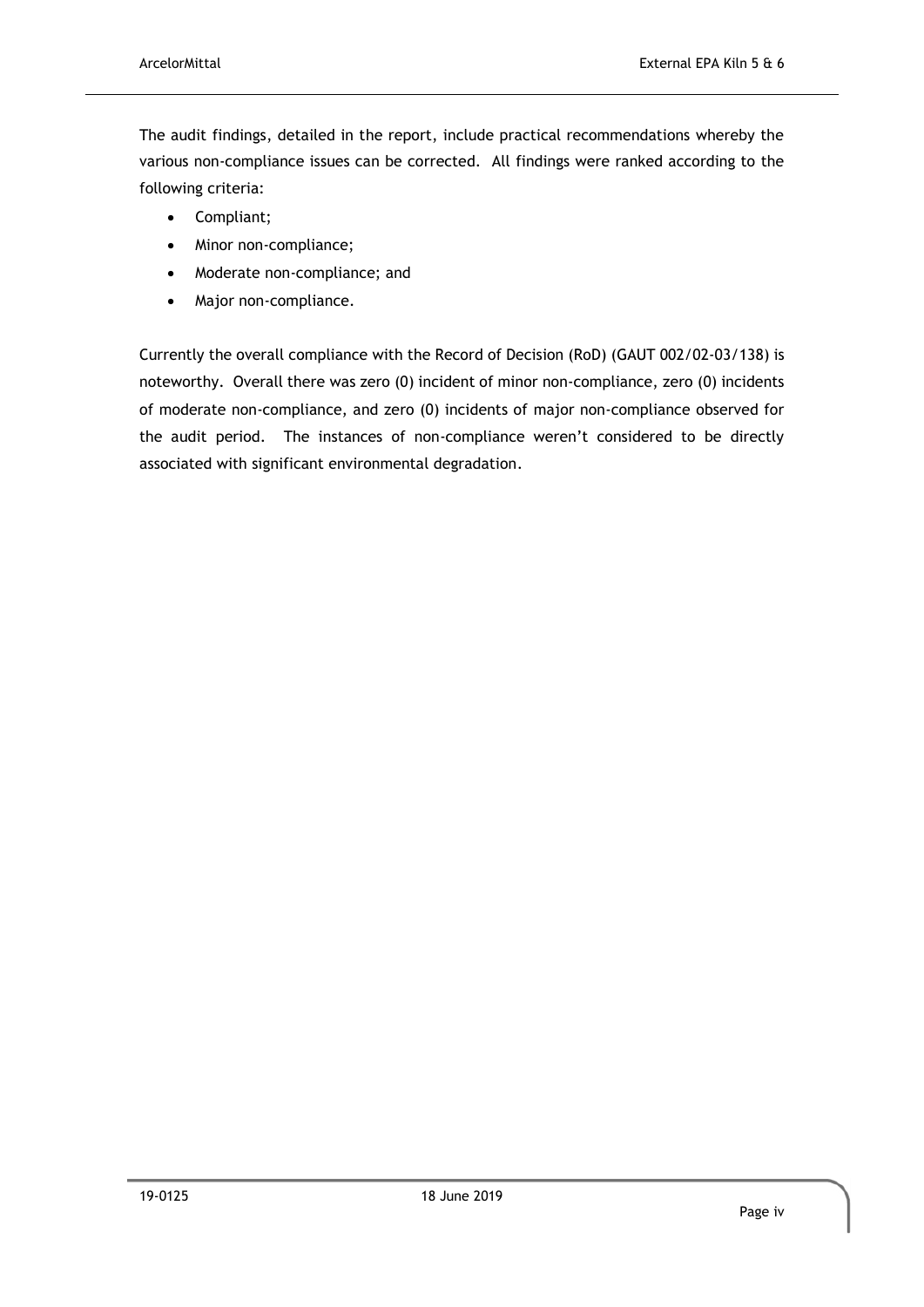# **CONTENTS PAGE**

| 1              |     |  |
|----------------|-----|--|
| $\overline{2}$ |     |  |
|                | 2.1 |  |
|                | 2.2 |  |
|                | 2.3 |  |
|                | 2.4 |  |
|                | 2.5 |  |
|                | 2.6 |  |
|                | 2.7 |  |
|                | 2.8 |  |
| 3              |     |  |
|                | 3.1 |  |
|                | 3.2 |  |
| 4              |     |  |
| 5.             |     |  |
| 6              |     |  |

# **LIST OF FIGURES**

|  | Figure 4-1: 2019 External EPA Audit Results for the Kiln and DRI production Project. 7 |  |
|--|----------------------------------------------------------------------------------------|--|
|  |                                                                                        |  |

# **LIST OF TABLES**

| Table 5.1: Scoring Results of the EPA Audit in respect of conditions of the Kiln and DRI production RoD |  |
|---------------------------------------------------------------------------------------------------------|--|
|                                                                                                         |  |

# **LIST OF APPENDICES**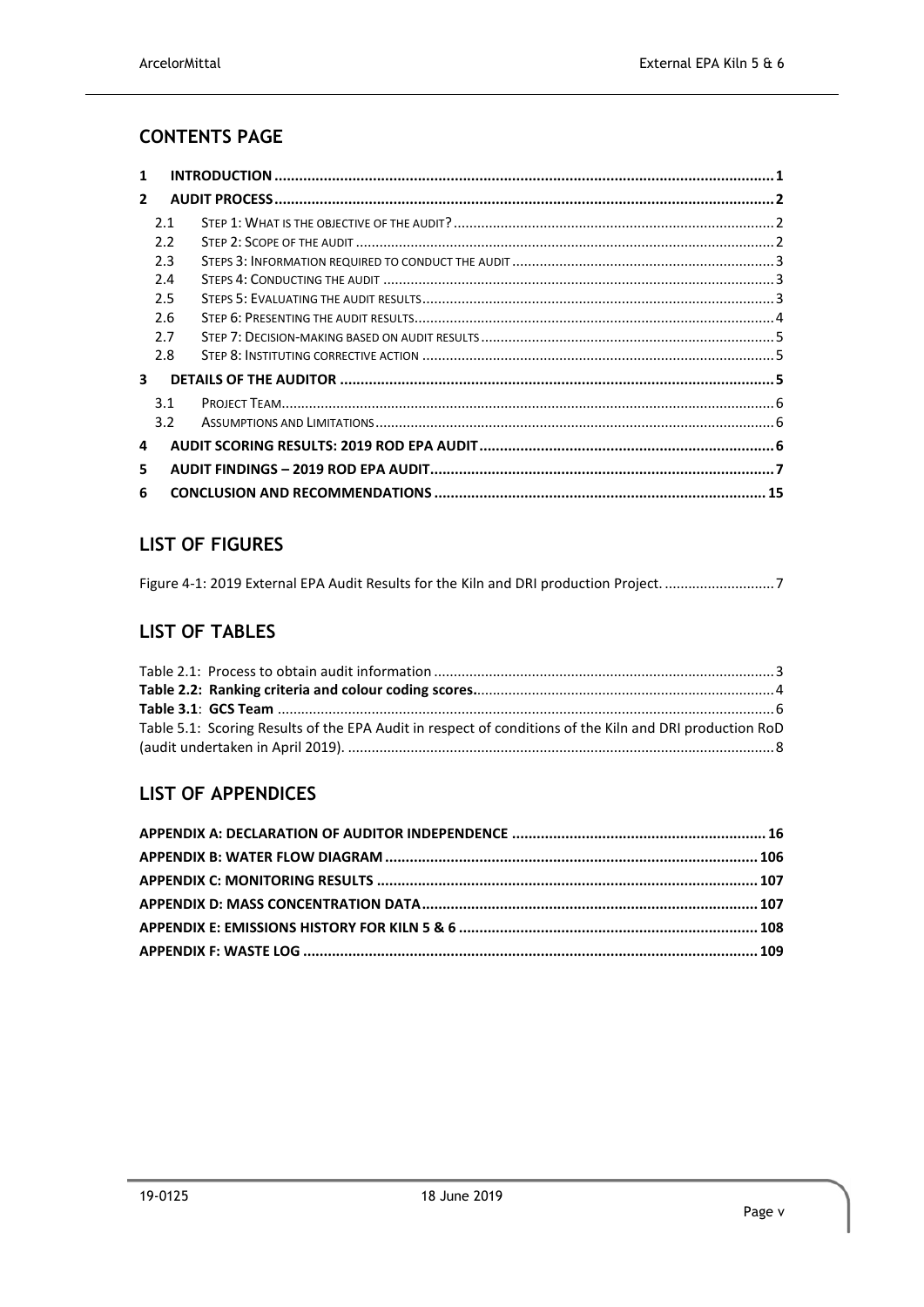# <span id="page-5-0"></span>**1 INTRODUCTION**

ArcelorMittal South Africa (ArcelorMittal) Vanderbijlpark Works was established in 1942 and commenced production in 1952. ArcelorMittal South Africa Vanderbijlpark Works (Vanderbijlpark Works) is one of the largest steel producers in South Africa. The Vanderbijlpark Works manufacture steel products by charging raw materials such as iron ore, coke and dolomite into blast furnaces to produce liquid iron. The liquid iron is refined in basic oxygen furnaces to produce liquid steel. The liquid steel is further processed into various rolled and coated steel products.

A Record of Decision (RoD) was issued to ArcelorMittal for the installation and operation of additional kilns (Kiln 5 & 6) for the production of Direct Reduction Iron (DRI) (RoD number: GAUT 002/04-05/1781) in terms of Regulations 1182 and 1183 and promulgated under Section 22 of the Environmental Conservation Act, 1989 (Act No. 73 of 1989) (ECA). The RoD was issued by the Gauteng Department of Agriculture, Conservation and Environmental (GDACE) in 2006.

The following conditions are requirements of the RoD in terms of the ECA as issued by the GDACE:

• Condition 3.4 B of the RoD: An annual Environmental Performance Audit conducted by an independent auditor must be submitted to the Department for review, the first audit being due 12 (twelve) months after commissioning of the Kilns and DRI production, and every 12 (twelve) months thereafter.

GCS Water and Environment (Pty) Ltd. (GCS) was contracted by ArcelorMittal to conduct an independent Environmental Performance Assessment (EPA) Audit for the Vanderbijlpark Works. The EPA audit was carried out against all conditions included in the EA and the audit assessment was undertaken by Ms. Fatima Matlou who has experience in mining and industrial projects; and Ms Elizabeth Mosepele an Environmental intern, both from GCS.

A one (1) day site visit was undertaken at the Vanderbijlpark Works site on the 11 April 2019. The site visit was initiated with a project kick-off meeting during which GCS met with Ms. Ilze Broekman, ArcelorMittal's' Environmental Control Officer (ECO) for this project. Following the kick-off meeting, a comprehensive review of the RoD documentation and associated checklists was undertaken. This assessment monitored compliance in terms of document control, systems and procedures. Following the checklist audit and documentation review, the remaining time was spent on site observing and inspecting the activities being conducted.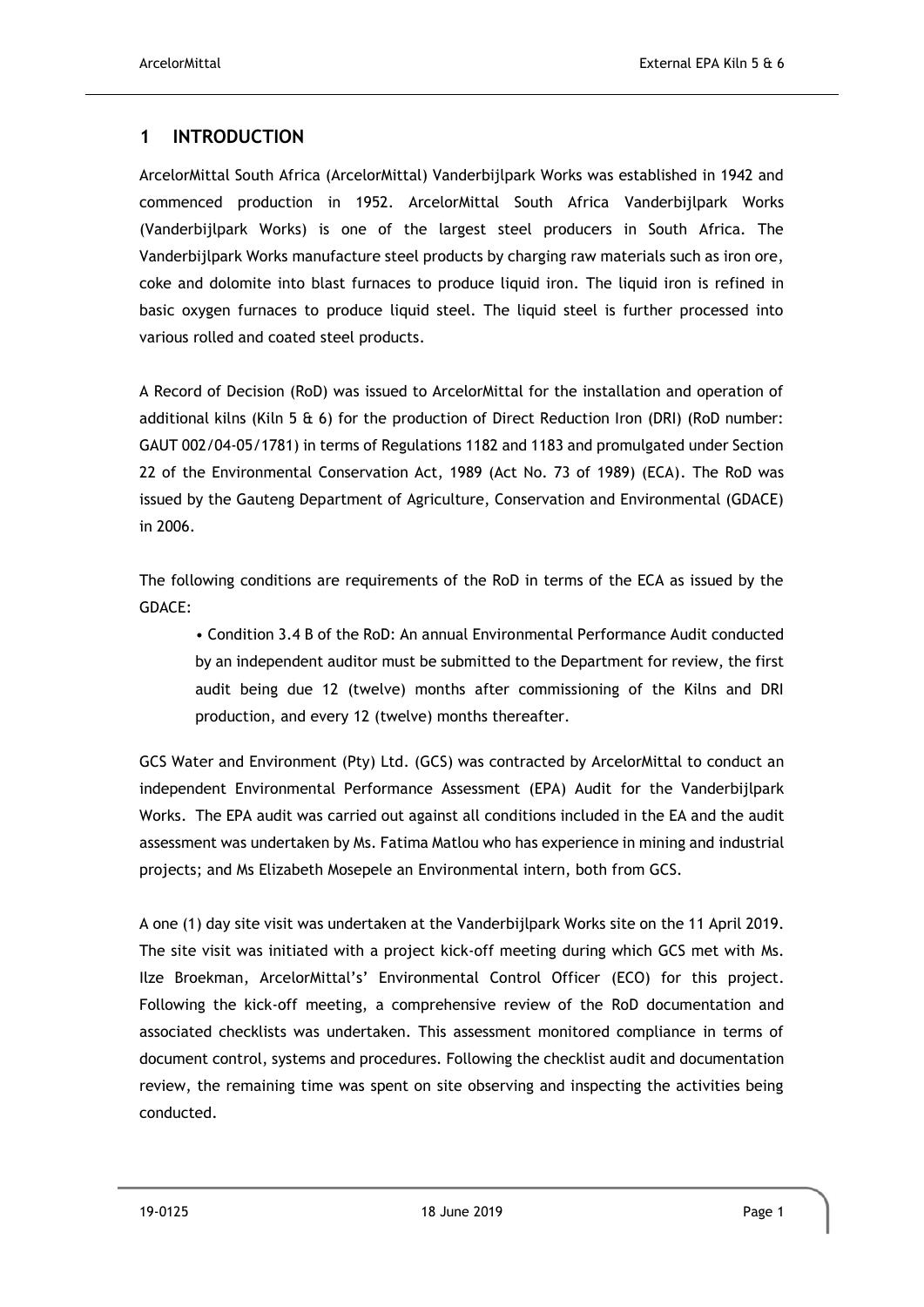Accordingly, the following activities were undertaken as part of the EPA Audit:

- Assessment and comparison of the current site activities with those described in the approved RoD;
- Comparison of environmental mitigation measures implemented on site to those required and committed to in terms of the approved RoD in order to assess whether these comply with the management objectives committed to in the RoD;
- Assessment of monitoring requirements to current monitoring practices;
- Assessment of relevant documentation pertaining to various compliance aspects; and
- Identification of current activities and facilities at the Vanderbijlpark Works, which are not specifically included in the approved RoD.

# <span id="page-6-0"></span>**2 AUDIT PROCESS**

The following steps formed the basis of the EPA Audit.

### <span id="page-6-1"></span>**2.1 Step 1: What is the objective of the audit?**

The objectives of any audit should be clearly defined and settled before either an internal or external audit begins. The setting of objectives is important, as it is against these objectives that ArcelorMittal will be reviewed and expected to improve.

The following objectives formed the basis for the EPA Audit:

- Ensuring legal compliance in terms of the approved RoD;
- Checking that the environmental management tools to achieve compliance are used correctly and efficiently;
- To check whether the environmental management tools are effectively fulfilling their intended purpose of environmental compliance;
- Ensuring environmental performance on a continuous basis, i.e. throughout the life cycle of the Vanderbijlpark Works site;
- Reducing environmental liability;
- To facilitate the transference of information or best practice between operating units;
- To increase environmental awareness among the employees; and
- To track the environmental accountability of managers.

## <span id="page-6-2"></span>**2.2 Step 2: Scope of the audit**

The conditions of the RoD stipulate that regular performance assessments need to be undertaken to ensure compliance with the prescribed conditions as contained in the said documents. Furthermore, Condition 3.4 B of the RoD: An annual Environmental Performance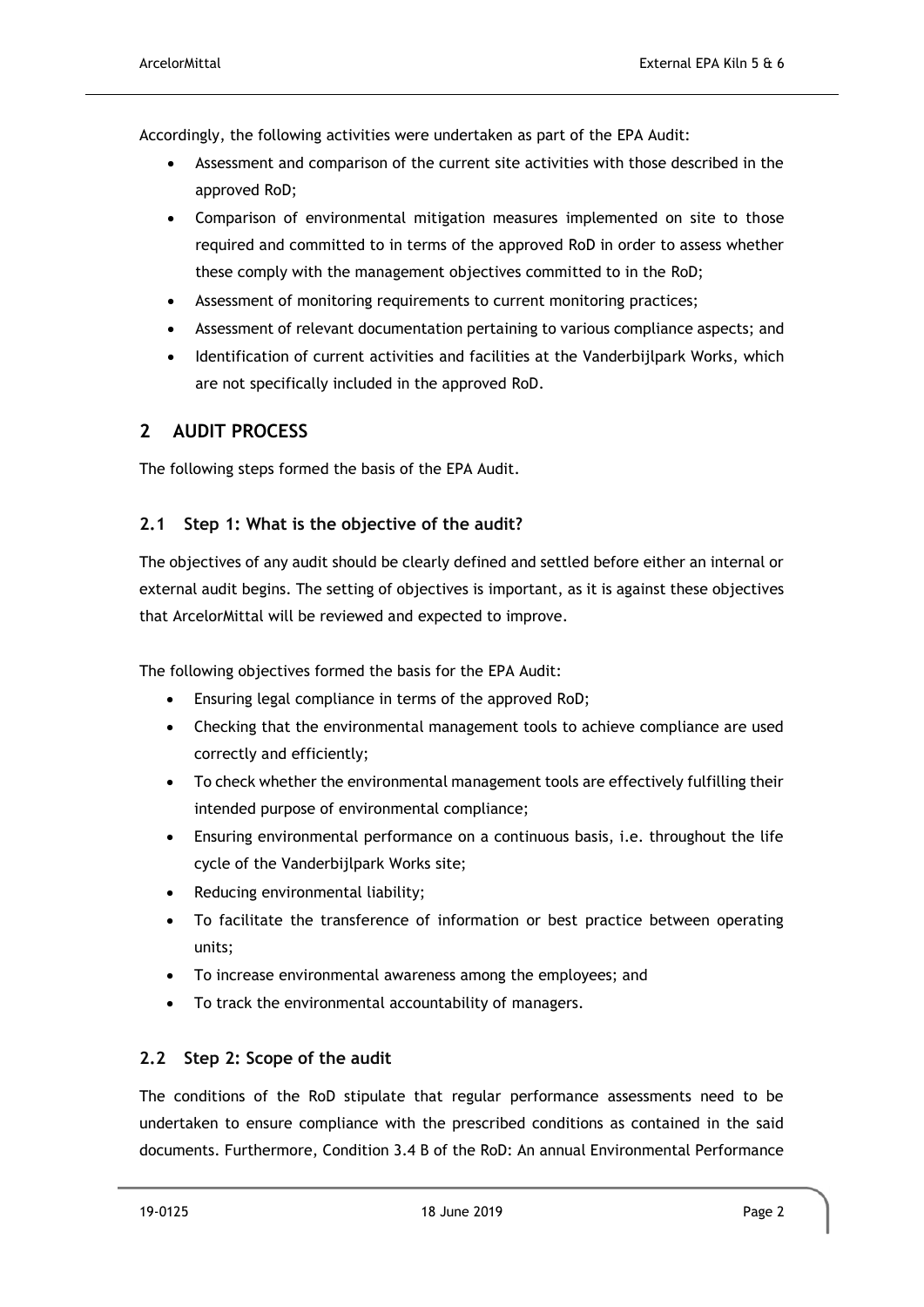Audit conducted by an independent auditor must be submitted to the Department for review, the first audit being due 12 (twelve) months after commissioning of the Kilns and DRI production, and every 12 (twelve) months thereafter.

This EPA Audit is taken to mean a regular, systematic, documented verification of whether ArcelorMittal is in compliance with the conditions of the approved RoD; the provisions of the ECA and the National Environmental Management Act, 1998 (Act No. 107 of 1998) (NEMA), which superseded the ECA; and whether environmental performance objectives and targets are being met.

### <span id="page-7-0"></span>**2.3 Steps 3: Information required to conduct the audit**

[Table 2.1](#page-7-3) sets out the procedures that were used to obtain the audit information.

| <b>ACTION</b>      | <b>DESCRIPTION</b>                                                              |
|--------------------|---------------------------------------------------------------------------------|
| Inspection         | Inspection consists of examining records and documents. Inspection of records   |
|                    | and documents provides audit evidence of varying degrees of reliability         |
|                    | depending on their nature and source and the effectiveness of internal controls |
|                    | over their processing.                                                          |
| <b>Observation</b> | Observation consists of on-site observation of the activities being conducted   |
|                    | on site.                                                                        |
| Enguiry            | Enguiry consists of seeking information of knowledgeable persons inside the     |
|                    | organisation.                                                                   |
| Confirmation       | Confirmation consists of making enguiries to corroborate information            |
|                    | contained in the RoD.                                                           |
| Computation        | Computation consists of checking the accuracy of source documents and the       |
|                    | site's records or performing independent checks of information relating to      |
|                    | environmental aspects and impacts.                                              |

<span id="page-7-3"></span>**Table 2.1: Process to obtain audit information**

## <span id="page-7-1"></span>**2.4 Steps 4: Conducting the audit**

The audit consisted of comparing the information gathered during on-site interviews, from reports as well as assessing on-site activities with the conditions of the RoD. A checklist was developed based on the RoD conditions and used as an auditing tool to establish the audit results.

## <span id="page-7-2"></span>**2.5 Steps 5: Evaluating the audit results**

The results of the audit are presented and the auditor assesses the final compliance in relation to the realistic representation of on-site activities; taking into account South African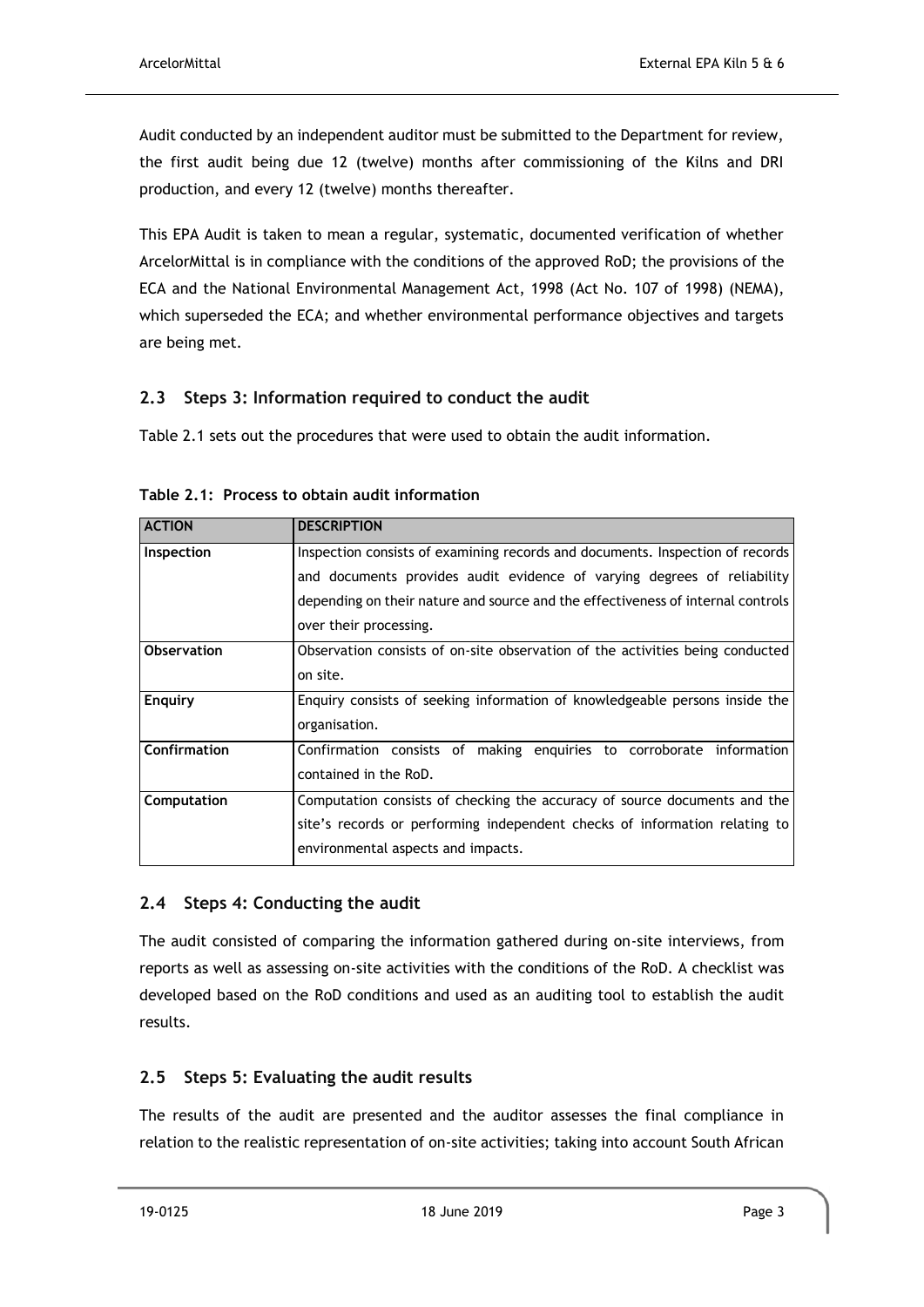Environmental Legislation. Through such an assessment, the auditor should determine whether the final compliance is a true representation of on-site activities and a final recommendation should be made regarding actual compliance.

## <span id="page-8-0"></span>**2.6 Step 6: Presenting the audit results**

The findings of the Audit are included in **[Table 5.1](#page-12-0)** of this Report. The audit findings also include practical recommendations whereby the various non-compliance issues can be corrected.

All findings were ranked according to the criteria indicated in **[Table 2.2](#page-8-1)**. The colour coding assigned to the rankings is used to visually indicate areas of compliance, minor noncompliance, moderate non-compliance, and major non-compliance. Furthermore, to indicate which conditions are not applicable to the on-site activities and which are repeat conditions that have already been scored. Each colour coding has a value (score) attached to it.

| <b>RANKING</b>          | <b>SCORE</b> |
|-------------------------|--------------|
| Compliant               |              |
| Minor non-compliance    |              |
| Noted/Not Applicable    |              |
| <b>Repeat Condition</b> |              |
| Moderate non-compliance | -1           |
| Major non-compliance    | - 2          |

<span id="page-8-1"></span>**Table 2.2: Ranking criteria and colour coding scores.**

All findings were ranked according to the following criteria:

#### **Noted/Not-Applicable:**

• The specific condition is not relevant to the current on-site activities.

#### **Repeat Condition:**

• The specific condition is a repeat of a previous condition.

#### **Compliant:**

• ArcelorMittal complies with the conditions as stated in the RoD.

#### **Non-compliance:**

- **Minor Non-compliance:**
	- Isolated observations demonstrating that full compliance to the environmental requirements on site have not been, or will not be, fully achieved.
- **Moderate Non-compliance:**
	- $\circ$  There is a substantial failure to meet the environmental requirements for the project, there is a possibility of substantial environmental degradation and/or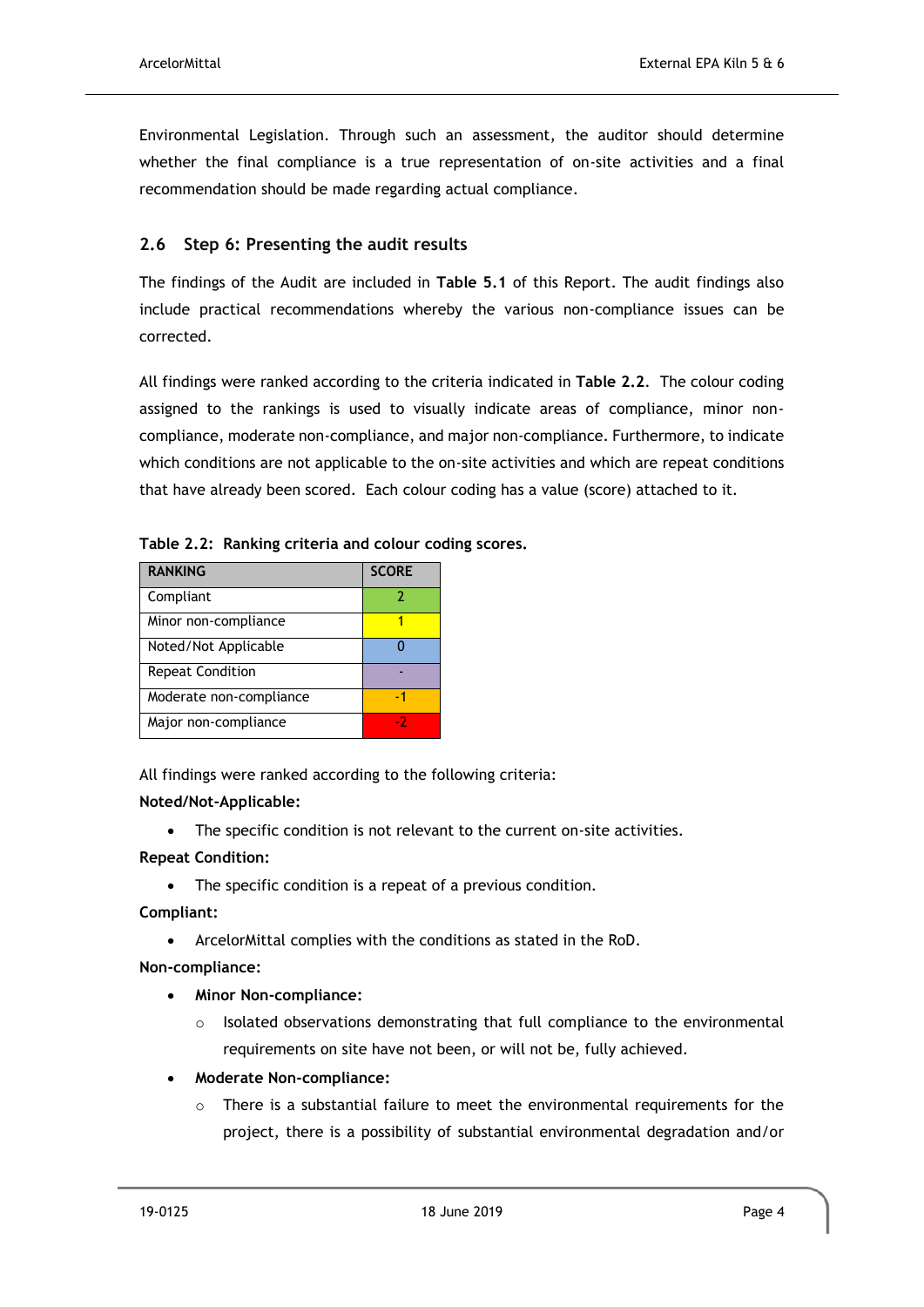pollution, and/or objective evidence was observed raising doubt as to the integrity of data or records inspected.

- **Major Non-compliance:**
	- There is a critical failure against legal requirements or management response that presents an immediate or significant risk that could result in prosecution and/or adverse legal findings due to failure to meet regulatory requirements; result in immediate injury or serious injury; result in prolonged business outage; and/or could result in serious damage to the project's reputation.

It must be noted that duplicate conditions are not scored due to the fact that this will negatively influence the scoring results. Duplicate conditions are marked as a Repeat Condition.

# <span id="page-9-0"></span>**2.7 Step 7: Decision-making based on audit results**

Decision-making, based on the audit results, must have the following objectives; to improve the present situation and to institute fair and reasonable corrective action. ArcelorMittal should make decisions based on the significance of the problem or non-compliance and the resources required to improve the situation.

## <span id="page-9-1"></span>**2.8 Step 8: Instituting corrective action**

It is recommended that an environmental action plan be implemented to address the Audit recommendations. The plan may include:

- Goals;
- Strategies;
- Performance indicators;
- Responsibilities; and
- A timetable for achievement.

An EPA audit is an effective management tool on condition that the recommendations, as identified in this Audit, are considered and implemented. The audit provides a basis for recommending actions to correct any deficiencies and to address any areas of environmental non-compliance recorded as part of the audit findings.

# <span id="page-9-2"></span>**3 DETAILS OF THE AUDITOR**

GCS, appointed by ArcelorMittal to conduct an external EPA audit, has more than 30 years of experience and expertise in undertaking and compiling compliance audits.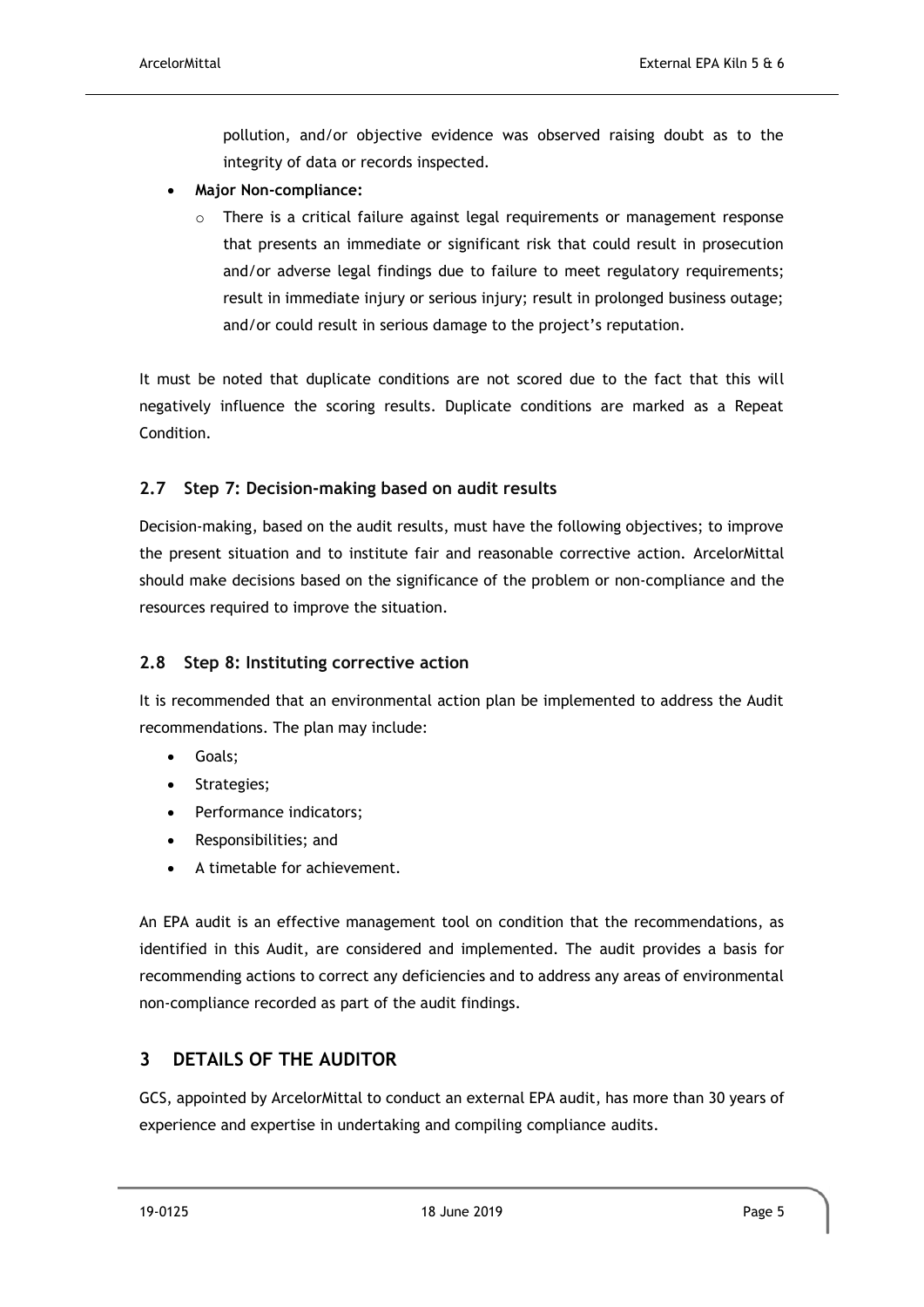# <span id="page-10-0"></span>**3.1 Project Team**

The EPA Audit was undertaken by the GCS team presented in **[Table 3.1](#page-10-3)**.

### <span id="page-10-3"></span>**Table 3.1**: **GCS Team**

| <b>NAME</b> |                                | <b>DESIGNATION</b> |           | <b>RESPONSIBILITY</b>           |
|-------------|--------------------------------|--------------------|-----------|---------------------------------|
|             | Elizabeth Mosepele             | Environmental      | $\bullet$ | Site visits                     |
|             | BSc Honours Geography and      | Intern             |           | Compilation of Audit Report     |
|             | <b>Environmental Studies</b>   |                    |           |                                 |
| ٠           | SACNASP Candi.Nat. Sci         |                    |           |                                 |
|             | Fatima Matlou                  | Senior             |           | Overall Legal Compliance        |
|             | National Diploma Environmental | Environmental      | $\bullet$ | Site visits                     |
|             | Management                     | Consultant         | ٠         | Liaison with Client and Project |
|             | ELA (Reg. No. 2017/235/GP)     |                    |           | Management                      |
|             |                                |                    | ٠         | Environmental Legal Assessment  |
|             |                                |                    |           | Compilation of Audit Report     |

## <span id="page-10-1"></span>**3.2 Assumptions and Limitations**

The findings, results, observations, conclusions and recommendations given in this audit are based on the Auditor's best legal and professional knowledge as well as available information.

Although GCS exercises due care and diligence in rendering services and preparing documents, GCS accepts no liability, and the client by receiving this document, indemnifies GCS and its directors, managers, agents and employees against all actions, claims, demands, losses, liabilities, costs, damages and expenses arising from or in connection with services rendered, directly or indirectly by GCS and by the use of the information contained in this document.

This audit report must not be altered or added to without the prior written consent of the auditor. This also refers to electronic copies of this Audit which are supplied for the purposes of inclusion as part of other reports, including main reports. Similarly, any recommendations, statements or conclusions drawn from or based on this audit must make reference to this EPA Audit. If these form part of a main audit relating to this investigation or report, this audit must be included in its entirety as an annexure or separate section to the main audit. Refer to **Appendix A** for the Declaration of Independence of the Auditor.

# <span id="page-10-2"></span>**4 AUDIT SCORING RESULTS: 2019 ROD EPA AUDIT**

**[Figure 4-1](#page-11-1)** presents the percentage compliance of ArcelorMittal for the 2019 external EPA audit for the Kiln and DRI production RoD in tabular and graphic format.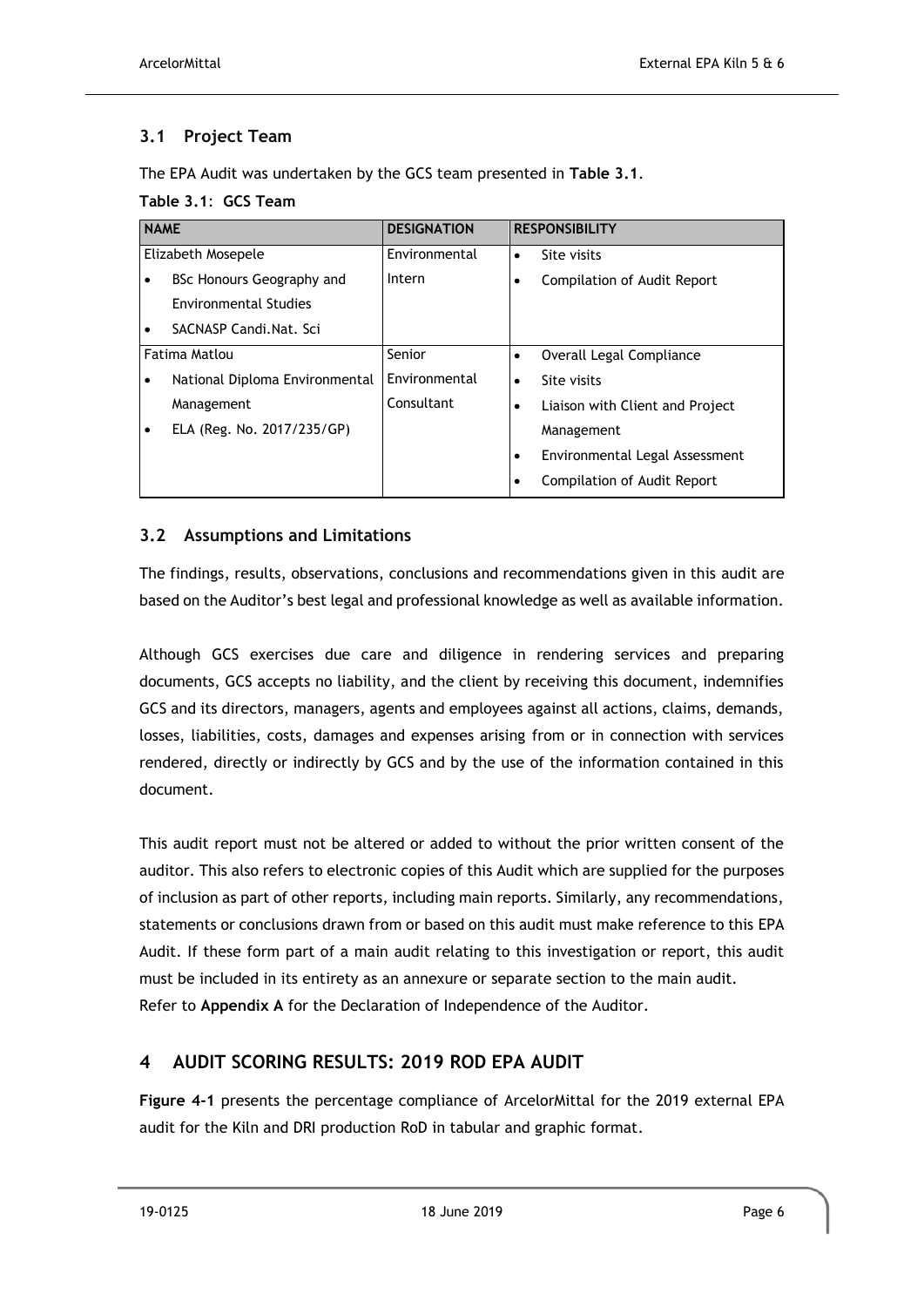

<span id="page-11-1"></span>**Figure 4-1: 2019 External EPA Audit Results for the Kiln and DRI production Project.**

The graph within the table shows the number of non-compliances observed as well as the number of conditions repeated, noted or not applicable. It can be seen from the graph that ArcelorMittal is compliant with the majority of the RoD conditions. Most of the conditions were observed to be not applicable or noted due to the fact that various changes were made regarding the facility construction and operation, which have been approved by GDARD. During the previous audit it was reported that the last outstanding items to be constructed is towards improving the works water balance and does not influence the plant's operability. This finding is still valid.

# <span id="page-11-0"></span>**5 AUDIT FINDINGS – 2019 ROD EPA AUDIT**

**[Table 5.1](#page-12-0)** overleaf represents the conditions, observations and recommendations, found at the ArcelorMittal Kiln and DRI production RoD, April 2019 audit.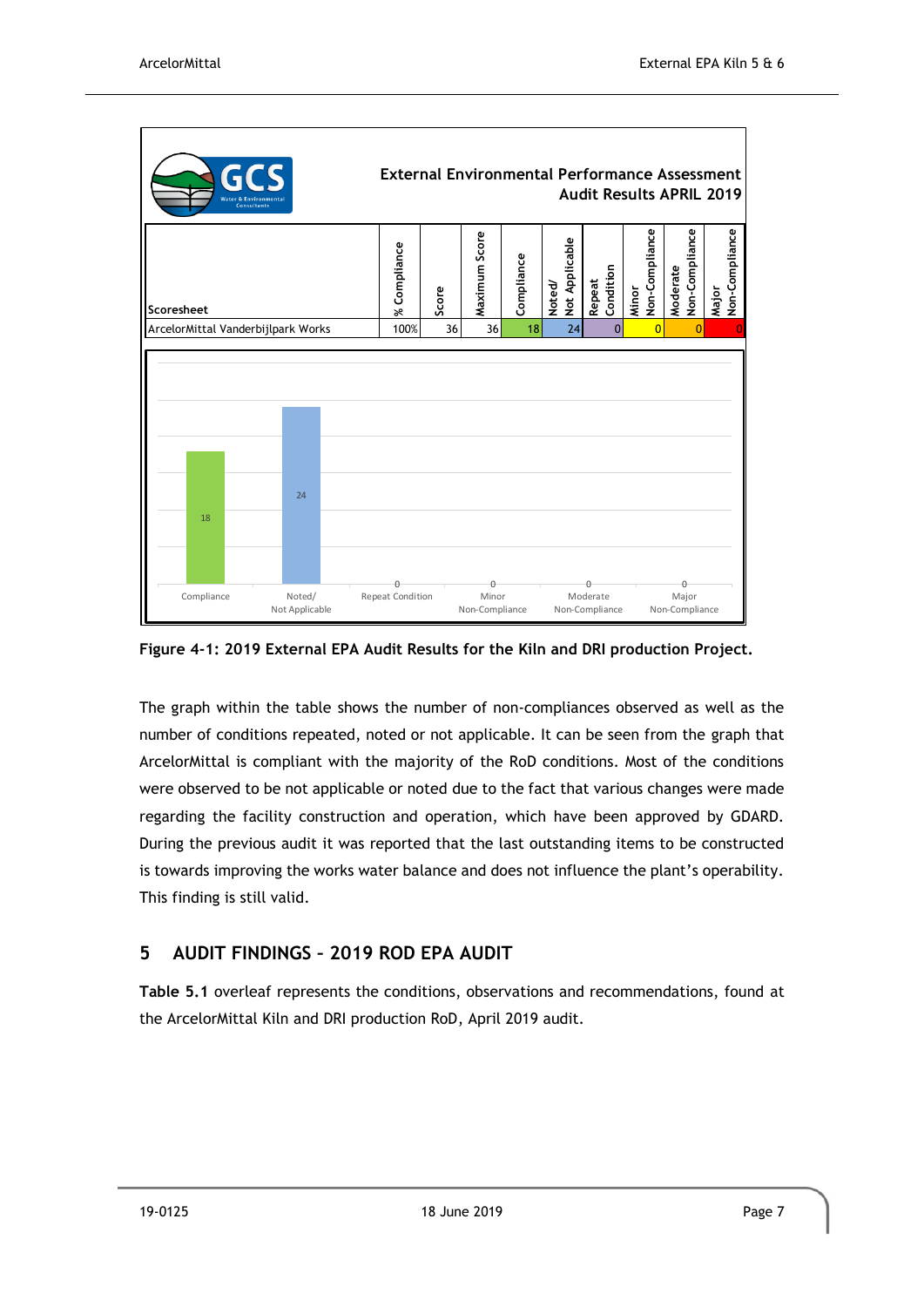<span id="page-12-0"></span>**Table 5.1: Scoring Results of the EPA Audit in respect of conditions of the Kiln and DRI production RoD (audit undertaken in April 2019).**

| <b>Recommendations</b>                                                                                          |
|-----------------------------------------------------------------------------------------------------------------|
| ArcelorMittal should take note that if any of the activities<br>change, the Department must be dually notified. |
| No applicable recommendations.                                                                                  |
| No applicable recommendations.                                                                                  |
| No applicable recommendations.                                                                                  |
| No applicable recommendations.                                                                                  |
| No applicable recommendations.                                                                                  |
| No applicable recommendations.                                                                                  |
| No applicable recommendations.                                                                                  |
| No applicable recommendations.                                                                                  |

| DATE:     | 11/04/2019                                                                                                                                                                                                                                                                                                                                                                                                                                                                                                                           |                      | SITE:        | ArcelorMittal Vanderbijlpark Works                                                                                         |                                                                  |
|-----------|--------------------------------------------------------------------------------------------------------------------------------------------------------------------------------------------------------------------------------------------------------------------------------------------------------------------------------------------------------------------------------------------------------------------------------------------------------------------------------------------------------------------------------------|----------------------|--------------|----------------------------------------------------------------------------------------------------------------------------|------------------------------------------------------------------|
| <b>No</b> | <b>Conditions</b>                                                                                                                                                                                                                                                                                                                                                                                                                                                                                                                    | <b>Status</b>        | Score        | <b>Observations</b>                                                                                                        | <b>Recommendations</b>                                           |
| 3.1       | Description and extent of the activity                                                                                                                                                                                                                                                                                                                                                                                                                                                                                               |                      |              |                                                                                                                            |                                                                  |
|           | The authorisation applies in respect of the construction and<br>operation of the two additional rotary kilns for the production of<br>direct reduced iron (DRI) next to the existing DRI plant at Mittal<br>Steel Vanderbijlpark Steel, as part of the project to increase total<br>steel production of the Vanderbijlpark works. The project falls<br>within the ambit of sub-regulation 9 of GN R.1182 (as amended)<br>promulgated under section 21 of the Act. The extent of the project<br>and process is summarised as follows: | Noted/Not Applicable | $\mathbf{0}$ | This condition is noted and subsequent to the granting of the<br>authorisation the authorised activities have not changed. | ArcelorMittal should take note<br>change, the Department must be |
| (a)       | Mittal Steel Vanderbijlpark Steel's (MSVS) proposed DRI kilns #5<br>and #6 are based on the same technology as that of the existing<br>DRI kilns #1 to #4.                                                                                                                                                                                                                                                                                                                                                                           | Noted/Not Applicable | $\mathbf{0}$ | This condition is noted.                                                                                                   | No applicable recommendations.                                   |
| (b)       | The erection of new DRI kilns #5 and #6 next to the existing DRI<br>plant will provide the benefit of:<br>1) utilising a brown field site, 2) utilising existing service points<br>and material handling infrastructure, 3) maintenance will be<br>integrated with the current operation, 4) improvements on the<br>proposed plant will benefit the existing plant, and 5) providing<br>additional work opportunities within the Vanderbijlpark works.                                                                               | Noted/Not Applicable | $\mathbf{0}$ | This condition is noted.                                                                                                   | No applicable recommendations.                                   |
|           | The DRI process (entire process, from input streams to final<br>product) will comprise of the following steps:<br>1) Raw materials handling: Iron ore, coal and dolomite offloading<br>from rail trucks, crushing and screening to appropriate size and<br>storage at separate pits and bunkers;                                                                                                                                                                                                                                     | Noted/Not Applicable | $\mathbf{0}$ | This condition is noted.                                                                                                   | No applicable recommendations.                                   |
|           | 2) DRI production in rotary kilns: Feeding of iron ore and 65% of<br>coal / dolomite mixture from the top of the kiln, injection of 35%<br>of coal from the kiln outlet; Air injection over the length of the<br>kiln to provide the oxygen for the coal combustion by which the<br>kiln temperature is controlled; Under start-up conditions or wet<br>coal use, coke oven gas will be used to provide the required initial<br>energy to heat up the iron ore;                                                                      | Noted/Not Applicable | $\mathbf{0}$ | This condition is noted.                                                                                                   | No applicable recommendations.                                   |
| (c)       | 3) Product discharge: Enclosed chute and cooling in an inclined<br>rotary cooler that is water cooled from the outside;                                                                                                                                                                                                                                                                                                                                                                                                              | Noted/Not Applicable | $\mathbf{0}$ | This condition is noted.                                                                                                   | No applicable recommendations.                                   |
|           | 4) Off-gas treatment comprising of: a) dust settling chamber, b)<br>after burner chamber (ABC) where all combustible gases are<br>burned, c) gas cooling with energy recovery via a high pressure<br>boiler and turbo generator, and d) particle removal with an<br>electrostatic precipitator (ESP). No gaseous pollutants like SO2i CO<br>or NOX will be reduced via the proposed off-gas treatment system;                                                                                                                        | Noted/Not Applicable | $\mathbf{0}$ | This condition is noted.                                                                                                   | No applicable recommendations.                                   |
|           | 5) Product separation; screening into various sizes of 1mm, 2mm,<br>25mm and >25mm, magnetic separation of metallic iron materials<br>and non-magnetic Dolochar, and subsequent storage in bunkers;                                                                                                                                                                                                                                                                                                                                  | Noted/Not Applicable | $\mathbf{0}$ | This condition is noted.                                                                                                   | No applicable recommendations.                                   |
|           | 6) Product use; Fraction >25mm feeds the Basic Oxygen Furnaces,<br>magnetic materials feeds the Electric Arc Furnaces, and non-<br>magnetic Dolochar as a waste to be dumped at the landfill site;                                                                                                                                                                                                                                                                                                                                   | Noted/Not Applicable | $\mathbf{0}$ | This condition is noted.                                                                                                   | No applicable recommendations.                                   |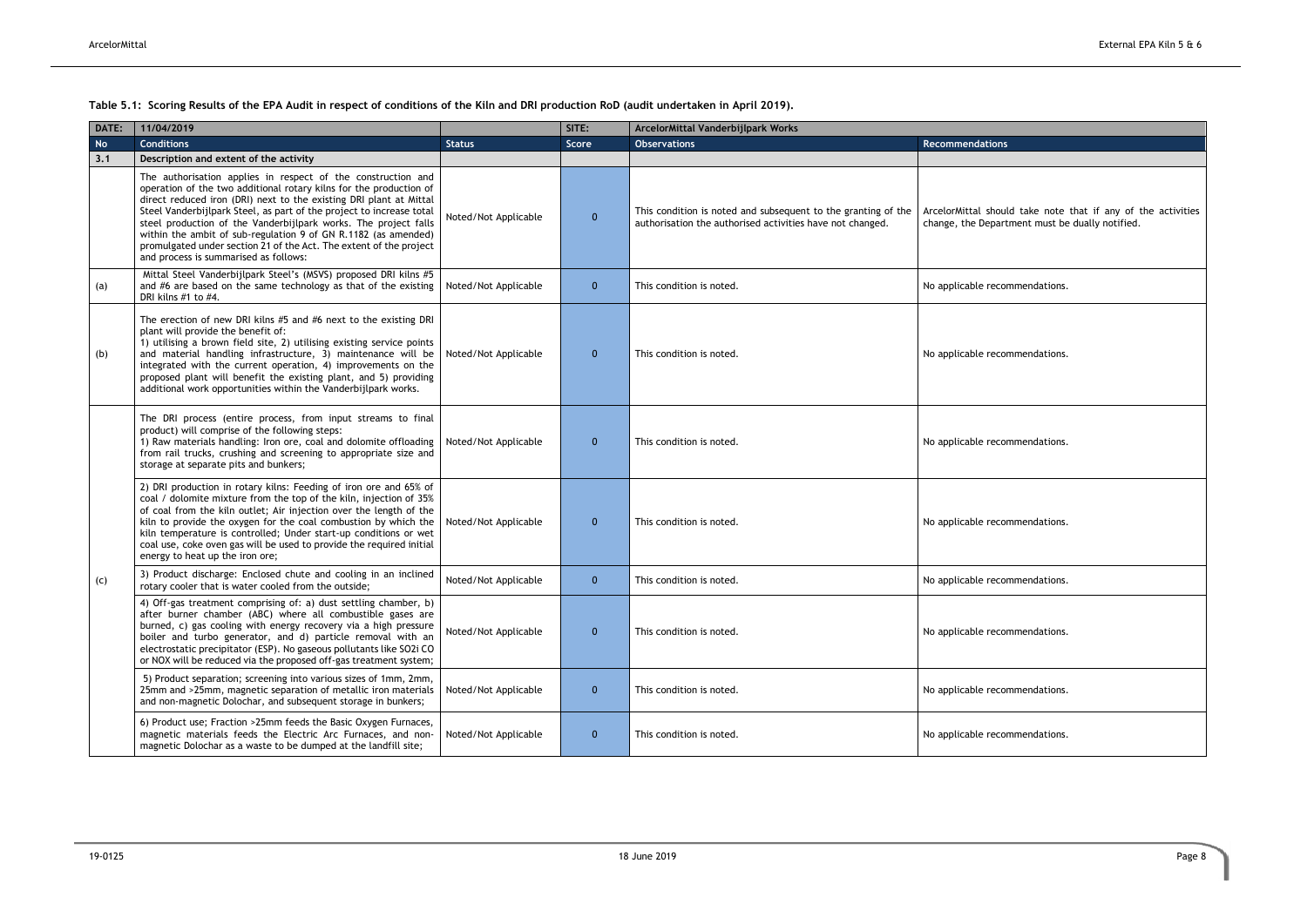|     | 7) Waste handling: Dust and Dolochar are currently dumped on the<br>MSVS on-site landfill site. In future Dolochar will feed the Carbon<br>Separation plant and Brick Making plant, which were authorised by<br>this Department (project references Gaut002/05-06/0510 and<br>Gaut002/04-05/0569, respectively).                                                                                                                                                                                                                                                                                | Noted/Not Applicable | $\mathbf{0}$   | This condition is noted.                                                                                                                                                                                                                                                                                                                                                                                        | No applicable recommendations. |
|-----|-------------------------------------------------------------------------------------------------------------------------------------------------------------------------------------------------------------------------------------------------------------------------------------------------------------------------------------------------------------------------------------------------------------------------------------------------------------------------------------------------------------------------------------------------------------------------------------------------|----------------------|----------------|-----------------------------------------------------------------------------------------------------------------------------------------------------------------------------------------------------------------------------------------------------------------------------------------------------------------------------------------------------------------------------------------------------------------|--------------------------------|
| 3.2 | <b>Specific Conditions</b>                                                                                                                                                                                                                                                                                                                                                                                                                                                                                                                                                                      |                      |                |                                                                                                                                                                                                                                                                                                                                                                                                                 |                                |
| a)  | This Department will hold Mittal Steel Vanderbijlpark Steel liable<br>for any damages that may be caused to the environment as a result<br>of any activity related to the proposed project.                                                                                                                                                                                                                                                                                                                                                                                                     | Noted/Not Applicable | $\overline{0}$ | This condition is noted.                                                                                                                                                                                                                                                                                                                                                                                        | No applicable recommendations. |
| b)  | Authorisation is only granted for 2 (two) additional kilns based on<br>the SL/RN coal-based technology with a maximum combined DRI<br>production capacity of 350 000 t/a.                                                                                                                                                                                                                                                                                                                                                                                                                       | Noted/Not Applicable | $\overline{0}$ | This condition is noted.                                                                                                                                                                                                                                                                                                                                                                                        | No applicable recommendations. |
| C)  | A project schedule with time-frames must be submitted to the<br>Department 30 (thirty) calendar days prior to the commencement<br>of construction activities. The schedule must clearly indicate the<br>different phases of construction (as applicable), commissioning<br>and start-up of production.                                                                                                                                                                                                                                                                                          | Compliant            | $\overline{2}$ | ArcelorMittal submitted various documents to the department<br>on 13 April 2007, these documents included the following:<br>Layout plan;<br>$\bullet$<br>Project Schedule;<br>$\bullet$<br>EMP construction plan; and<br>$\bullet$<br>Emission compliance reporting.<br>$\bullet$                                                                                                                               | No applicable recommendations. |
| d)  | The Department must be informed at least 30 (thirty) calendar<br>days prior to the commissioning of the proposed DRI kilns #5 and<br>#6.                                                                                                                                                                                                                                                                                                                                                                                                                                                        | Compliant            | $\overline{2}$ | This condition is adhered to. Notice of final cold commissioning<br>was sent to the Department on 19 June 2009.                                                                                                                                                                                                                                                                                                 | No applicable recommendations. |
| e)  | Final design plans for the site layout must be provided 30<br>(thirty) calendar days prior to the commencement of<br>construction.<br>i. The design is subject to provisions for optional retrofitting<br>further pollution abatement technology should that be required to<br>further reduce emissions from the proposed development.<br>ii. The above design plans must include information on specific<br>pollution prevention measures (c.g. after-burner-chamber, high<br>pressure boiler, electrostatic precipitators etc.) and compliance<br>with relevant SANS standard, as applicable. | Compliant            | $\overline{2}$ | This condition is adhered to, kindly refer to condition 3.2.d<br>above for further details.                                                                                                                                                                                                                                                                                                                     | No applicable recommendations. |
| f)  | An auditable Preventative Maintenance Plan must be developed to<br>ensure that all environmentally critical equipment such as fume<br>extraction, off-gas treatment equipment, energy recycling<br>systems, seals of feed inlet and output outlets, stack monitoring<br>equipment etc. are maintained as required. A discussion on the<br>implementation of and compliance with the maintenance plan<br>must be included in the annual audit reports.                                                                                                                                           | Compliant            | $\mathbf{2}$   | Auditor's discussion on the Preventative Maintenance Plan<br>(PMP): All the equipment is included in the PMP. This plan is<br>electronically monitored, and job cards are created from the<br>system as needed or requested. These job cards are connected<br>to the (Environmental Management System (EMS) (SAP) and this<br>system will be automatically triggered if the applicable job is<br>not completed. | No applicable recommendations. |

| No applicable recommendations. |
|--------------------------------|
|                                |
| No applicable recommendations. |
| No applicable recommendations. |
| No applicable recommendations. |
| No applicable recommendations. |
| No applicable recommendations. |
| No applicable recommendations. |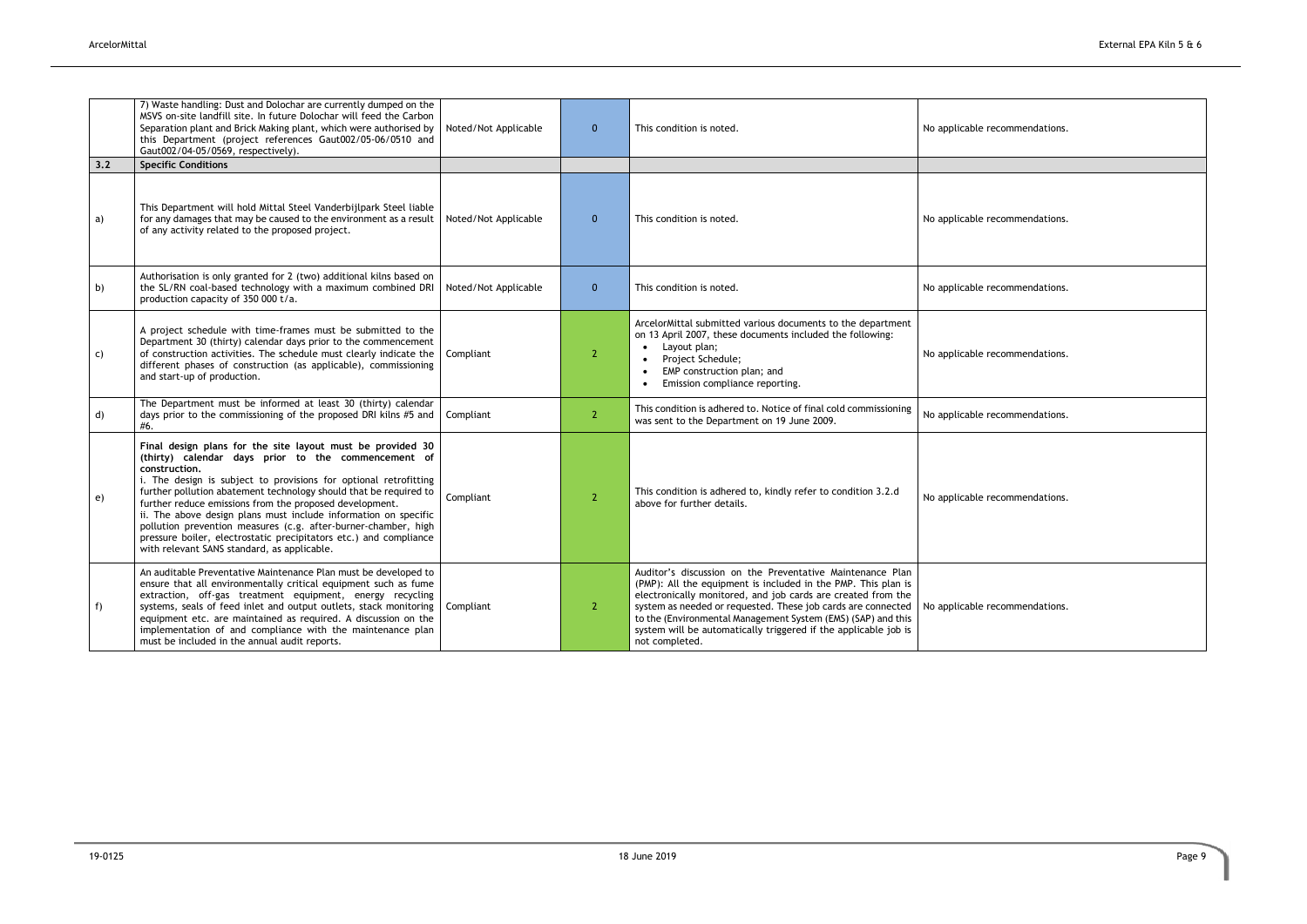| g) | A detailed Environmental Management Plan (EMP) for the<br>implementation of the project must be submitted to the<br>Department for approval 30 (thirty) calendar days prior to the<br>commencement of construction activities. The EMP must<br>specifically include, inter alia'.<br>i. An auditable plan for monitoring all facets of the DRI kiln #5 and<br>#6 project implementation and operation, including compliance<br>monitoring with the conditions of this authorisation and<br>recommendations of the Environmental Impact Report;<br>ii. Procedures for the monitoring of noise to ensure compliance<br>with Gauteng Noise Control Regulations and relevant requirements<br>of the Occupational Health and Safety Act.                                                                                                                                                                                                                       | Compliant | $\overline{2}$ | EMP approved: The EMP was sent to the Department on 13 April<br>2007.                                                                                                                                                                                                                                                                                                                                                                                                                                                                                                                                                                                            | No applicable recommendations. |
|----|-----------------------------------------------------------------------------------------------------------------------------------------------------------------------------------------------------------------------------------------------------------------------------------------------------------------------------------------------------------------------------------------------------------------------------------------------------------------------------------------------------------------------------------------------------------------------------------------------------------------------------------------------------------------------------------------------------------------------------------------------------------------------------------------------------------------------------------------------------------------------------------------------------------------------------------------------------------|-----------|----------------|------------------------------------------------------------------------------------------------------------------------------------------------------------------------------------------------------------------------------------------------------------------------------------------------------------------------------------------------------------------------------------------------------------------------------------------------------------------------------------------------------------------------------------------------------------------------------------------------------------------------------------------------------------------|--------------------------------|
| h) | MSVS will ensure compliance with conditions of the permit for<br>operation of Schedule Process No 30 C'APPA permit") to be issued<br>by the Department of Environmental Affairs and Tourism (DEAT).<br>A copy of such authorisation must be submitted to this Department<br>30 (thirty) days prior to the commencement of the facility.                                                                                                                                                                                                                                                                                                                                                                                                                                                                                                                                                                                                                   | Compliant | $\overline{2}$ | Departmental Communication with DEA dated 8 November<br>2008 confirming APPA registration.                                                                                                                                                                                                                                                                                                                                                                                                                                                                                                                                                                       | No applicable recommendations. |
| i) | Effluent from the DRI plant must be directed to the Main<br>Treatment Plant and pre-treated if required for the Zero Effluent<br>Discharge system to function optimally.                                                                                                                                                                                                                                                                                                                                                                                                                                                                                                                                                                                                                                                                                                                                                                                  | Compliant | $\overline{2}$ | The whole ArcelorMittal plant operates under a no discharge<br>policy. The DRI plant runoff is directed to the Kiln 5 & 6 sump<br>where it is treated and sent to the water treatment plant.<br>Kindly see Appendix B for the water flow diagram specifically<br>for the Kilns and the entire site.                                                                                                                                                                                                                                                                                                                                                              | No applicable recommendations. |
| j) | ASVS must investigate how to minimise water demand of the DRI<br>plant in order to reduce freshwater intake from the Vaal Dam and<br>Vaal River. A discussion on the implementation of water recycling<br>and reduction technologies must be included in the annual audit<br>report.                                                                                                                                                                                                                                                                                                                                                                                                                                                                                                                                                                                                                                                                      | Compliant | $\overline{2}$ | There is water reduction project implemented onsite. The<br>pump cooling water is being rerouted to the cooling water at<br>the power plant.                                                                                                                                                                                                                                                                                                                                                                                                                                                                                                                     | No applicable recommendations. |
| k) | The cumulative SO2 emissions must not exceed: i. 300 t/a for the<br>combined emissions of the proposed additional kilns #5 and #6; or<br>alternatively<br>ii. 3 300 t/a for the combined emissions of kilns #1 to #6.<br>iii. The emission limit must not be exceeded on a quarterly pro<br>rata basis, i.e. non-exceedance of 75 t per quarter for option<br>3.2.(k)(i) or 825 t per quarter for 3.2.(k)(ii), respectively.<br>iv. The Department must be notified 30 (thirty) days prior to<br>construction of the kilns #5 and #6 can commence, about which of<br>the options in $3.2.(k)(i)$ and $3.2.(k)(ii)$ , has been chosen by ASVS<br>and how ASVS will ensure the compliance therewith, This must<br>include details on the technology used to achieve the S02 emission<br>reduction as well as monitoring and reporting procedures.<br>v. The annual audit must include an independent verification of<br>the compliance with this condition. | Compliant | $\overline{2}$ | ArcelorMittal selected to report on the total years combined<br>emissions. The official communication letter was sent to<br>Department on 13 April 2007. This communication letter also<br>informed the Department that construction would commence<br>that following month.<br>Auditor's discussion on why there was a spike in the quarterly<br>results: The mass balance calculation of how waste was<br>calculated was reviewed and subsequently the SO2 is now more<br>accurately calculated using the S02 continues calculator data.<br>Previously just the mass balance of waste balance was used.<br>Find the monitoring results attached in Appendix C. | No applicable recommendations. |

| No applicable recommendations. |
|--------------------------------|
| No applicable recommendations. |
| No applicable recommendations. |
| No applicable recommendations. |
| No applicable recommendations. |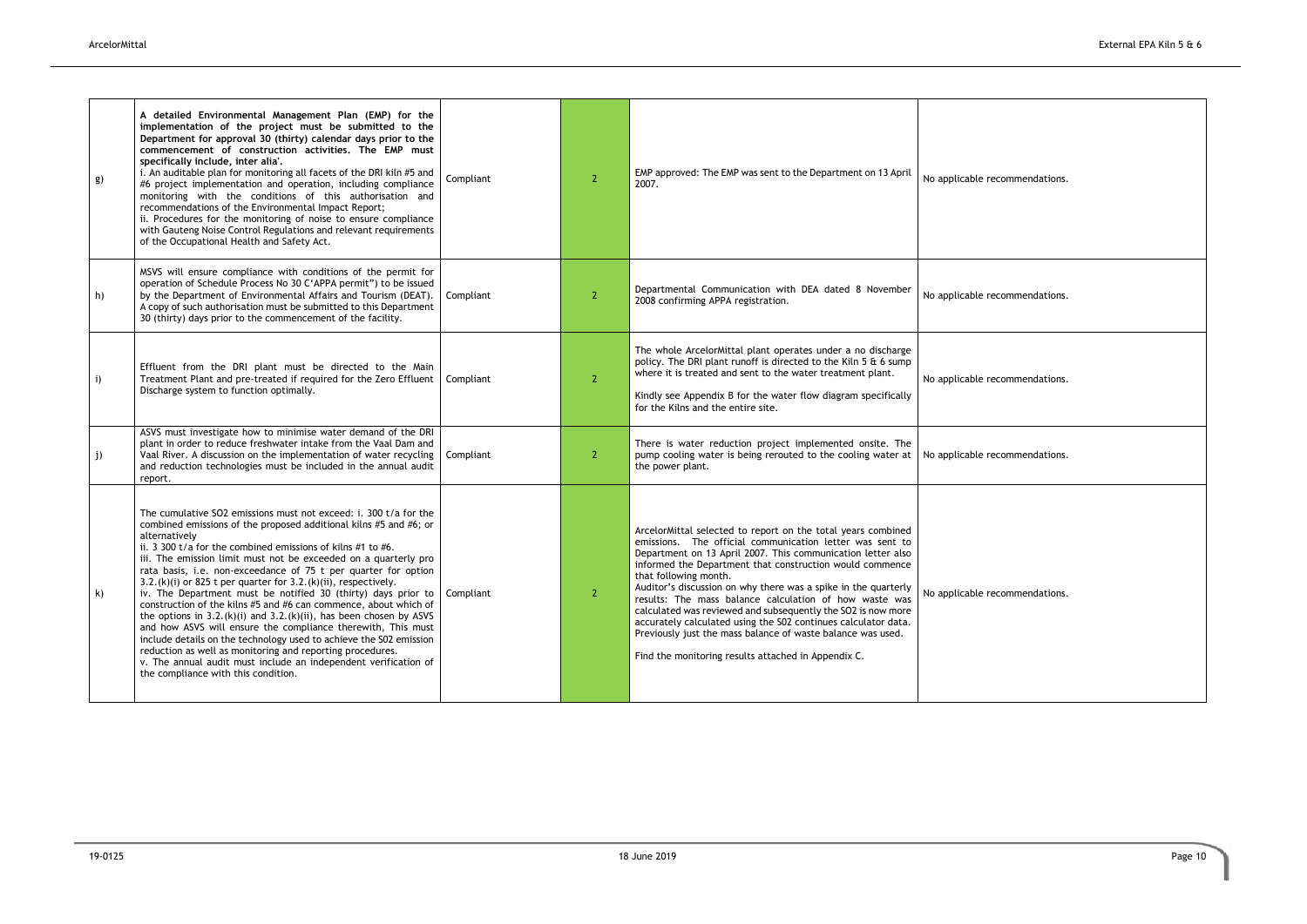recommendations.

recommendations.

| $\cup$ | An online stack monitoring system must be installed for the<br>continuous measurement of PM10, S02 and CO on all stacks<br>according to condition 3.2, (k) (i) or (ii), i.e. kilns #5 and #6 or #1<br>to #6, respectively.<br>i. The data must be recorded as a mass concentration at the<br>following reference conditions: 273 Kelvin and 101.3 KPa.<br>(Condition amended on 22/12/2011)<br>ii. Mass concentrations and daily mass flows must be graphically<br>presented in the annual audit report.<br>iii. Details on the monitoring equipment, i.e. detection limit, drift,<br>span and accuracy must be submitted to this Department 30<br>(thirty) day prior to commissioning of the proposed development.<br>iv. The monitoring equipment must be maintained and calibrated<br>according to the manufacture's specification. A maintenance<br>register must be kept updated. These records must be made<br>available to the Department within 14 (fourteen) calendar days<br>upon written request by the Department.<br>v. A quality assurance and quality control plan for the operation of<br>the monitoring equipment must be implemented and submitted to<br>this Department with the first annual audit report.<br>vi. This is notwithstanding any additional conditions the<br>Department of Environmental Affairs and Tourism might set in the<br>permit for the operation of the scheduled process no 30. Reports<br>on the results of this monitoring must also be submitted to this<br>Department with the annual audit report. | Compliant | 2 | This Condition is adhered to.<br>Kindly find attached<br>Concentration data as Appendix D. | No applicable r |
|--------|-----------------------------------------------------------------------------------------------------------------------------------------------------------------------------------------------------------------------------------------------------------------------------------------------------------------------------------------------------------------------------------------------------------------------------------------------------------------------------------------------------------------------------------------------------------------------------------------------------------------------------------------------------------------------------------------------------------------------------------------------------------------------------------------------------------------------------------------------------------------------------------------------------------------------------------------------------------------------------------------------------------------------------------------------------------------------------------------------------------------------------------------------------------------------------------------------------------------------------------------------------------------------------------------------------------------------------------------------------------------------------------------------------------------------------------------------------------------------------------------------------------------------------------------------------|-----------|---|--------------------------------------------------------------------------------------------|-----------------|
| m)     | An isokinetic stack monitoring campaign must be conducted for<br>measuring NOX and Dioxins / Furans emissions on all stacks<br>according to condition 3.2.(k) (i) or (ii), i.e. kilns #5 and #6 or #1<br>to #6, respectively. The results must be submitted with the annual<br>audit report.                                                                                                                                                                                                                                                                                                                                                                                                                                                                                                                                                                                                                                                                                                                                                                                                                                                                                                                                                                                                                                                                                                                                                                                                                                                        | Compliant | 2 | Kindly find attached the data as Appendix E.                                               | No applicable r |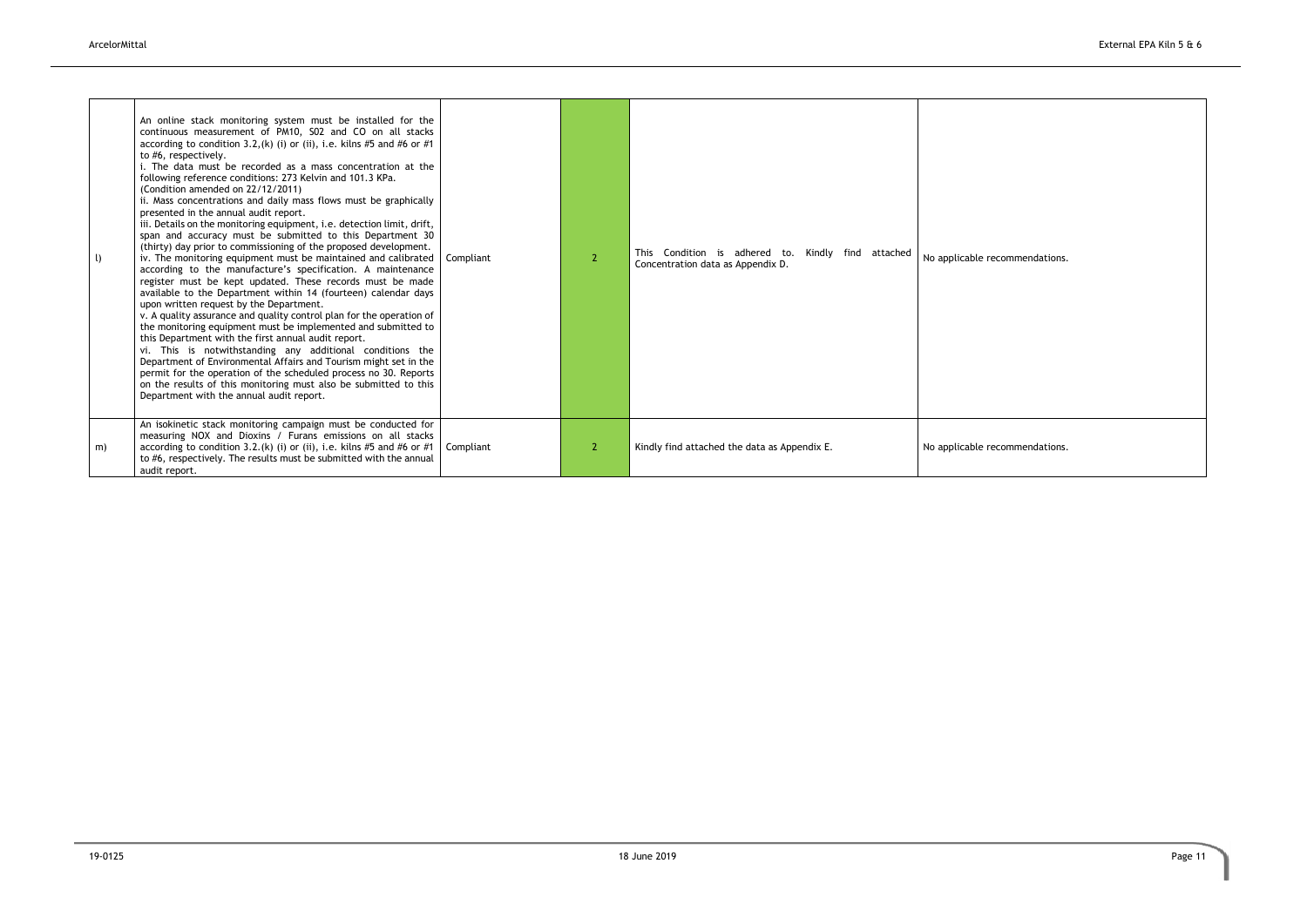recommendations.

recommendations.

recommendations.

recommendations.

| n) | An Emission Reduction Strategy (ERS) for all operations on the<br>Vanderbijlpark works must be developed in order to significantly<br>decrease the contribution of ASVS to ambient air concentrations in<br>the receiving environment.<br>i. An updated emission inventory of all point, mobile and fugitive<br>sources of emissions must be developed and updated bi-annually.<br>ii. The ERS must include timeframes and committed reduction<br>targets for all priority pollutants, i.e. PM10, S02, NOx, CO<br>according to an implementation plan with milestones and<br>deliverables over the short (6 months), medium (2 years) and long<br>term (5 years).<br>iii. The ERS must specify how the reduction in emissions will be<br>measured and recorded.<br>iv. The ERS must be submitted to the Department for approval<br>within 6 (six) months after signature of this authorisation,<br>v. The following emission reductions must be achieved compared<br>to the proposed emission reductions as stipulated in the draft ERS,<br>Version 1, and the baseline of 13 630 t/a S02 and 9 780 t/a PM10<br>in the year 2004:<br>a. A minimum of 75% of the proposed emission reductions of S02<br>emissions, i.e. 42% or 5 724 t/a before start-up of production of<br>the proposed DRI kilns #5 and #6;<br>b. A minimum of 65% of the proposed emission reductions of PM10<br>emissions, i.e. 48% or 4 618 t/a before start-up of production of<br>the proposed DRI kilns #5 and #6;<br>c. A minimum of 75% of the proposed emission reductions of PM10<br>emissions, i.e. 54% or 5 329 t at the latest 12 (twelve) months after<br>start-up of production of the proposed DRI kilns #5 and #6.<br>(Condition amended on 22/02/2007)<br>vi. The annual audit must include the review of the ERS<br>implementation (targets, achieved emission reduction per<br>pollutant, next implementation steps and remediation measures<br>should a target not have been met within the proposed<br>timeframe). The audit results must be submitted to the<br>Department 30 (thirty) days prior to start-up of production of the<br>DRI kilns #5 and #6 and with the annual audit reports thereafter. | Compliant            | $\mathbf{2}^{\prime}$ | ArcelorMittal submitted the ERS to the GDACE and received<br>proof of submission on 24 August 2007. The Department<br>(GDACE) gave communication that all requirements related to<br>S02 reduction was met at this stage, and this communication<br>was received on 19 November 2010.<br>Furthermore, an annual report of reduction status was drafted<br>in July 2010 and was revised on April 2016.<br>The ERS Report indicates that the total dust load emissions<br>from point sources amounts to 985 tons for 2015. However,<br>overall there has been a decrease in emissions of 89% for the<br>past 10 years. To further mitigate the environmental impacts<br>ArcelorMittal has devised strategies that focus specifically on<br>medium- and short-term reductions goals. | No applicable r |
|----|--------------------------------------------------------------------------------------------------------------------------------------------------------------------------------------------------------------------------------------------------------------------------------------------------------------------------------------------------------------------------------------------------------------------------------------------------------------------------------------------------------------------------------------------------------------------------------------------------------------------------------------------------------------------------------------------------------------------------------------------------------------------------------------------------------------------------------------------------------------------------------------------------------------------------------------------------------------------------------------------------------------------------------------------------------------------------------------------------------------------------------------------------------------------------------------------------------------------------------------------------------------------------------------------------------------------------------------------------------------------------------------------------------------------------------------------------------------------------------------------------------------------------------------------------------------------------------------------------------------------------------------------------------------------------------------------------------------------------------------------------------------------------------------------------------------------------------------------------------------------------------------------------------------------------------------------------------------------------------------------------------------------------------------------------------------------------------------------------------------------------------------------------------------------------------------------------|----------------------|-----------------------|-----------------------------------------------------------------------------------------------------------------------------------------------------------------------------------------------------------------------------------------------------------------------------------------------------------------------------------------------------------------------------------------------------------------------------------------------------------------------------------------------------------------------------------------------------------------------------------------------------------------------------------------------------------------------------------------------------------------------------------------------------------------------------------|-----------------|
| O) | The operation of the DRI kilns #5 and #6 and the DRI plant as a<br>whole must comply with the Occupational Health and Safety Act<br>(No. 85 of 1993) and sound occupational hygiene procedures.<br>Engineering control measures must be implemented as first choice<br>of mitigation.                                                                                                                                                                                                                                                                                                                                                                                                                                                                                                                                                                                                                                                                                                                                                                                                                                                                                                                                                                                                                                                                                                                                                                                                                                                                                                                                                                                                                                                                                                                                                                                                                                                                                                                                                                                                                                                                                                            | Compliant            | $\overline{2}$        | This condition is adhered to and Health and Safety studies are<br>conducted on a yearly basis depending on the specific<br>legislative requirements site wide.<br>Across the whole site the only incidents that have was arisen<br>were dust issues, and these were address by ArcelorMittal<br>though the implementation of various PPE apparel.                                                                                                                                                                                                                                                                                                                                                                                                                                 | No applicable r |
| p) | The recommendations contained in the specialist studies<br>submitted in support of the application for authorisation of the DRI<br>kilns #5 and #6 project are regarded as an extension of the<br>conditions of this authorisation. Implementation of or compliance<br>with these recommendations must be discussed as part of annual<br>environmental performance audits.                                                                                                                                                                                                                                                                                                                                                                                                                                                                                                                                                                                                                                                                                                                                                                                                                                                                                                                                                                                                                                                                                                                                                                                                                                                                                                                                                                                                                                                                                                                                                                                                                                                                                                                                                                                                                       | Compliant            | 2 <sup>1</sup>        | After the specialist studies were conducted, a summary of all<br>requirements that were submitted under these studies were<br>made. These requirements are included for all audit purposes<br>and all additional requirements are considered. Therefore, the<br>auditor considers this activity to be adhered to.                                                                                                                                                                                                                                                                                                                                                                                                                                                                 | No applicable r |
| q) | The Department of Water Affairs and Forestry's and Department<br>of Environmental Affairs and Tourism requirements and/or<br>conditions pertinent to the proposed project must be complied<br>with.                                                                                                                                                                                                                                                                                                                                                                                                                                                                                                                                                                                                                                                                                                                                                                                                                                                                                                                                                                                                                                                                                                                                                                                                                                                                                                                                                                                                                                                                                                                                                                                                                                                                                                                                                                                                                                                                                                                                                                                              | Noted/Not Applicable | $\mathbf{0}$          | This condition is noted, and no additional requirements or<br>conditions were received.                                                                                                                                                                                                                                                                                                                                                                                                                                                                                                                                                                                                                                                                                           | No applicable r |
|    |                                                                                                                                                                                                                                                                                                                                                                                                                                                                                                                                                                                                                                                                                                                                                                                                                                                                                                                                                                                                                                                                                                                                                                                                                                                                                                                                                                                                                                                                                                                                                                                                                                                                                                                                                                                                                                                                                                                                                                                                                                                                                                                                                                                                  |                      |                       |                                                                                                                                                                                                                                                                                                                                                                                                                                                                                                                                                                                                                                                                                                                                                                                   |                 |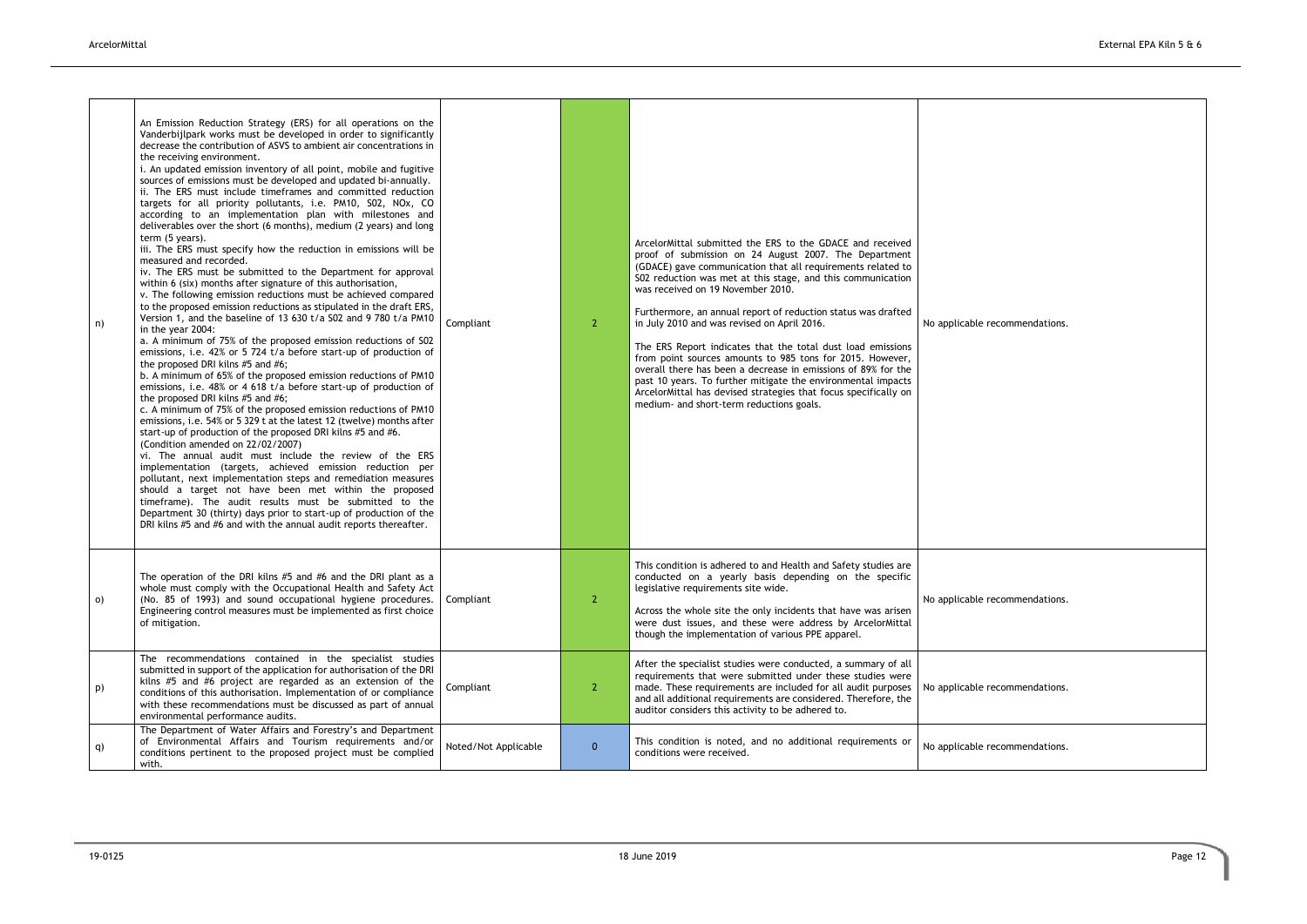| No applicable recommendations. |
|--------------------------------|
| No applicable recommendations. |
| No applicable recommendations. |
| No applicable recommendations. |
|                                |
| No applicable recommendations. |
| No applicable recommendations. |
| No applicable recommendations. |
| No applicable recommendations. |
| No applicable recommendations. |
| No applicable recommendations. |

| r)  | All potential emergencies that can be expected from the DRI kilns<br>#5 and 6 project must be anticipated and the reaction thereto must<br>be incorporated in the existing Mittal Steel emergency response<br>procedures.                                                                                                                                                                                                                                                                     | Compliant            | $\overline{2}$ | This condition is adhered to and is addressed in the Emergency<br>Evacuation and Contingency Plan - Policy number:<br>DR.SWPGS.0263.                                                                                                                                                                                                                      | No applicable recommendations. |
|-----|-----------------------------------------------------------------------------------------------------------------------------------------------------------------------------------------------------------------------------------------------------------------------------------------------------------------------------------------------------------------------------------------------------------------------------------------------------------------------------------------------|----------------------|----------------|-----------------------------------------------------------------------------------------------------------------------------------------------------------------------------------------------------------------------------------------------------------------------------------------------------------------------------------------------------------|--------------------------------|
| S)  | Detailed and up to date records must be kept of all incidents and<br>complaints pertaining to the DRI kilns #5 and #6 project, how these<br>were managed, and the recurrence thereof prevented. These<br>records must be made available to the Department within 14<br>(fourteen) calendar days upon written request by the Department.                                                                                                                                                       | Compliant            | 2              | ArcelorMittal uses the Pivot system and all documents are kept<br>electronically and available upon request. No complaints have<br>been received during this audit period.<br>ArcelorMittal has noted that the local government, Emfuleni<br>raised an enquiry 8 November 2016. ArcelorMittal responded<br>to this enquiry and the issue was followed up. | No applicable recommendations. |
| t)  | This Department, the Department of Environmental Affairs and<br>Tourism and the Department of Water Affairs and Forestry must be<br>informed of any environmental and pollution incidents relating to<br>the DRI kilns #5 and #6 project within 24 (twenty-four) hours of<br>such incidents occurring.                                                                                                                                                                                        | Noted/Not Applicable | $\mathbf{0}$   | This condition is noted, and no such incidents have occurred.                                                                                                                                                                                                                                                                                             | No applicable recommendations. |
| u)  | An environmental control officer (ECO) to be appointed must<br>ensure that regular audits are performed before, during and after<br>construction and commissioning of the facility as stipulated in the<br>EMP to ensure implementation of mitigation and management<br>measures. Furthermore, an ECO must monitor the applicant's<br>compliance with all the conditions of this authorisation.                                                                                               | Compliant            | $\overline{2}$ | This condition is adhered to and Ms. Ilze Broekman has been<br>appointed as ECO.                                                                                                                                                                                                                                                                          | No applicable recommendations. |
| 3.3 | <b>General Conditions</b>                                                                                                                                                                                                                                                                                                                                                                                                                                                                     |                      |                |                                                                                                                                                                                                                                                                                                                                                           |                                |
| a)  | Any changes to, or deviations from, the project description set out<br>in this letter must be approved, in writing, by the Department<br>before such changes or deviations may be affected. In assessing<br>whether to grant such approval or not, the Department may<br>request such information as it deems necessary to evaluate the<br>significance and impacts of such changes or deviations.                                                                                            | Noted/Not Applicable | $\mathbf{0}$   | This condition is noted.                                                                                                                                                                                                                                                                                                                                  | No applicable recommendations. |
| b)  | This Department may review the conditions contained in this letter<br>from time to time and may, by notice in writing to the applicant,<br>amend, add or remove a condition.                                                                                                                                                                                                                                                                                                                  | Noted/Not Applicable | $\mathbf{0}$   | This condition is noted.                                                                                                                                                                                                                                                                                                                                  | No applicable recommendations. |
| C)  | The applicant must notify the Department, in writing, at least 10<br>(ten) days prior to the change of ownership, project developer or<br>the alienation of any similar rights for the activity described in this<br>letter. The applicant must furnish a copy of this document to the<br>new owner, developer or person to<br>whom the rights accrue and inform the new owner, developer or<br>person to whom the rights accrue that the conditions contained<br>herein are binding on them. | Noted/Not Applicable | $\mathbf{0}$   | This condition is noted.                                                                                                                                                                                                                                                                                                                                  | No applicable recommendations. |
| d)  | Where any of the applicant's contact details change, including the<br>name of the responsible person, the physical or postal address<br>and/ or telephonic details, the applicant must notify the<br>Department as soon as the new details become known to the<br>applicant.                                                                                                                                                                                                                  | Noted/Not Applicable | $\mathbf{0}$   | ArcelorMittal has noted that a change made in terms of the<br>Environmental Manager who is the responsible person for the<br>licence. The details of the RoD was amended and on 30 August<br>2012 a notification letter was sent to the Department.                                                                                                       | No applicable recommendations. |
| e)  | Authorisation for the activity is granted in terms of the<br>Environment Conservation Act, 1989 (Act 73 of 1989) only and does<br>not exempt the holder from compliance with other relevant<br>legislation.                                                                                                                                                                                                                                                                                   | Noted/Not Applicable | $\mathbf{0}$   | This condition is noted.                                                                                                                                                                                                                                                                                                                                  | No applicable recommendations. |
| f)  | The applicant shall be responsible for ensuring compliance with<br>the conditions contained in this letter by any person acting on his<br>behalf, including but not limited to, an agent, servant, or<br>employee or any person rendering a service to the applicant in<br>respect the activity, including but not limited to, contractors and<br>consultants.                                                                                                                                | Noted/Not Applicable | $\mathbf{0}$   | This condition is noted.                                                                                                                                                                                                                                                                                                                                  | No applicable recommendations. |
|     |                                                                                                                                                                                                                                                                                                                                                                                                                                                                                               |                      |                |                                                                                                                                                                                                                                                                                                                                                           |                                |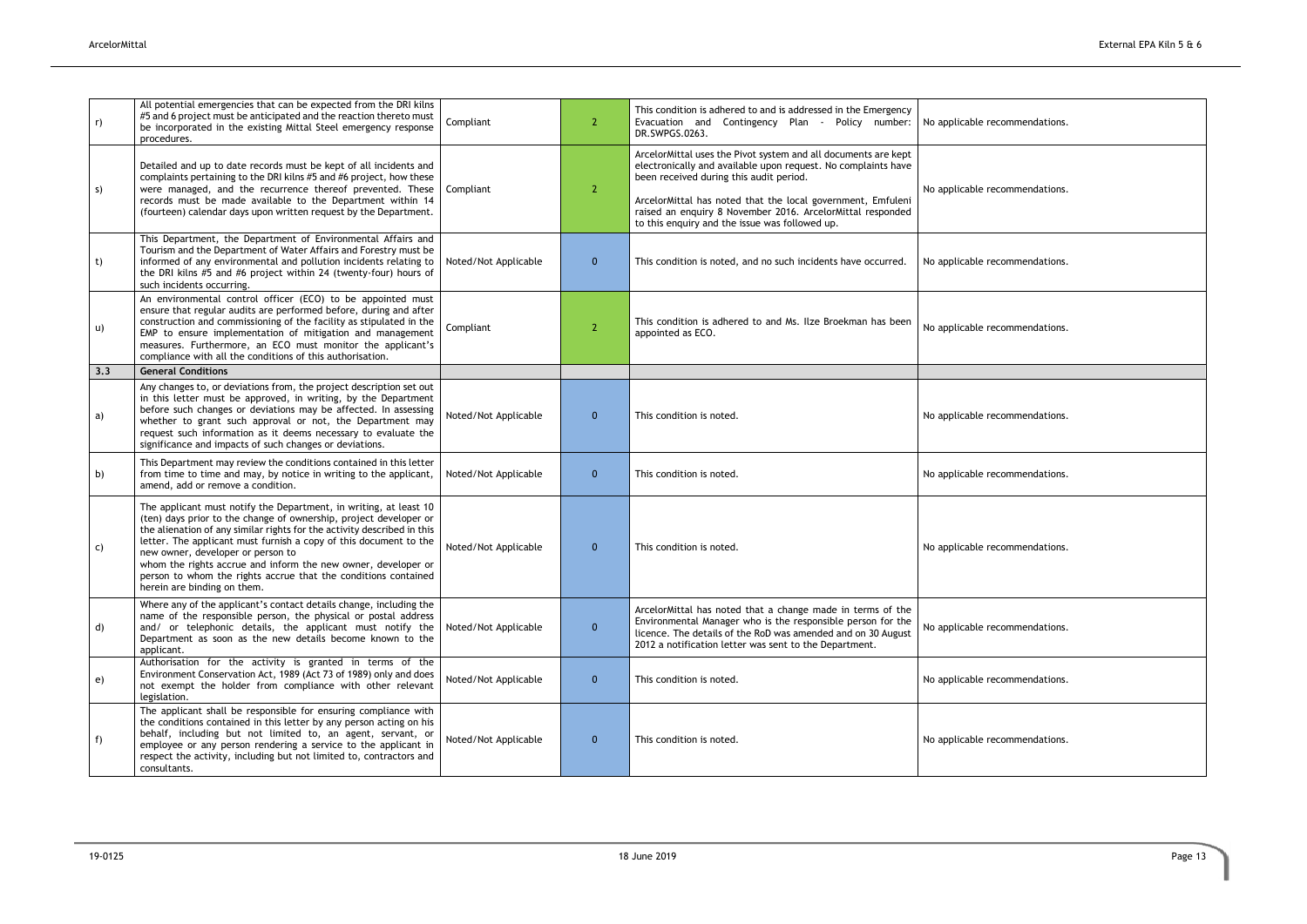| g)  | Departmental officials shall be given access to the property<br>referred to in 1 above for the purpose of assessing and/ or<br>monitoring compliance with the conditions contained in this<br>document at all reasonable times.                                                                                                                                                                                                                                                                                                                                                                                                                                                                                                                                                                                                                                                                                   | Noted/Not Applicable | $\mathbf{0}$   | This condition is noted.                                                                                                                                   | No applicable recommendations. |
|-----|-------------------------------------------------------------------------------------------------------------------------------------------------------------------------------------------------------------------------------------------------------------------------------------------------------------------------------------------------------------------------------------------------------------------------------------------------------------------------------------------------------------------------------------------------------------------------------------------------------------------------------------------------------------------------------------------------------------------------------------------------------------------------------------------------------------------------------------------------------------------------------------------------------------------|----------------------|----------------|------------------------------------------------------------------------------------------------------------------------------------------------------------|--------------------------------|
| h)  | The applicant must notify the Department within 24 (twenty-four)<br>hours if any condition of this authorisation cannot, or is not,<br>adhered to. The notification must be supplemented with reasons<br>for non-compliance.                                                                                                                                                                                                                                                                                                                                                                                                                                                                                                                                                                                                                                                                                      | Noted/Not Applicable | $\mathbf{0}$   | This condition is noted.                                                                                                                                   | No applicable recommendations. |
| 3.4 | <b>Reporting requirements</b>                                                                                                                                                                                                                                                                                                                                                                                                                                                                                                                                                                                                                                                                                                                                                                                                                                                                                     |                      |                |                                                                                                                                                            |                                |
| a)  | A summarised bi-annually progress report on the implementation<br>of DRI kilns #5 and #6 project must be submitted to the<br>Department, the first report being due 3 (three) months after<br>construction commences, and every 6 (six) months thereafter,<br>until commissioning of the DRI kilns #5 and #6 including associated<br>infrastructure has been finalised. These progress reports must<br>address, inter alia, the following:<br>• A summary of the implementation of the Emission Reduction<br>Strategy up to then (see 3.2.(n)),<br>• Records of any major incidents (see $3.2(t)$ ),<br>• Commissioning and decommissioning of infrastructure (if any)<br>including associated infrastructure for materials handling,<br>• Monitoring of activities in terms of the environmental<br>management plan,<br>• Any steps taken to rectify areas of non-compliance with<br>environmental requirements. | Noted/Not Applicable | $\mathbf{0}$   | This condition is noted.                                                                                                                                   | No applicable recommendations. |
| b)  | An annual Environmental Performance Audit conducted by an<br>independent, accredited auditor must be submitted to the<br>Department for review, the first audit being due 12 (twelve)<br>months after start-up of production of the DRI kilns #5 and #6<br>project. The annual audit must include, inter alia, the following<br>in<br>(results<br>graph<br>format<br>applicable):<br>as<br>i. All information as required in 3.2, 3.3. and 3.4(a).<br>ii. Log of the wastes that were generated, and where they were<br>disposed of or recycled on-site.<br>iii. A summary of all findings above.<br>iv, Recommendations for improvements of the environmental<br>performance of the DRI kilns #5 and #6 project, including<br>timeframes and responsibilities.                                                                                                                                                   | Compliant            | 2 <sup>2</sup> | GCS Water and Environmental Consultants (Pty) Ltd. have been<br>appointed as external independent auditor.<br>Kindly find attached the data as Appendix F. | No applicable recommendations. |
| 3.5 | <b>Duration of authorisation</b>                                                                                                                                                                                                                                                                                                                                                                                                                                                                                                                                                                                                                                                                                                                                                                                                                                                                                  |                      |                |                                                                                                                                                            |                                |
|     | If the construction of the activity authorised by this letter does not<br>commence within 2 (two) years from the date of signature of this<br>letter, the authorisation will lapse, and the applicant will need to<br>re-apply for authorisation in terms of the above legislation or any<br>amendments thereto.                                                                                                                                                                                                                                                                                                                                                                                                                                                                                                                                                                                                  | Noted/Not Applicable | $\mathbf{0}$   | This condition is noted.                                                                                                                                   | No applicable recommendations. |

| No applicable recommendations. |
|--------------------------------|
| No applicable recommendations. |
|                                |
| No applicable recommendations. |
| No applicable recommendations. |
|                                |
|                                |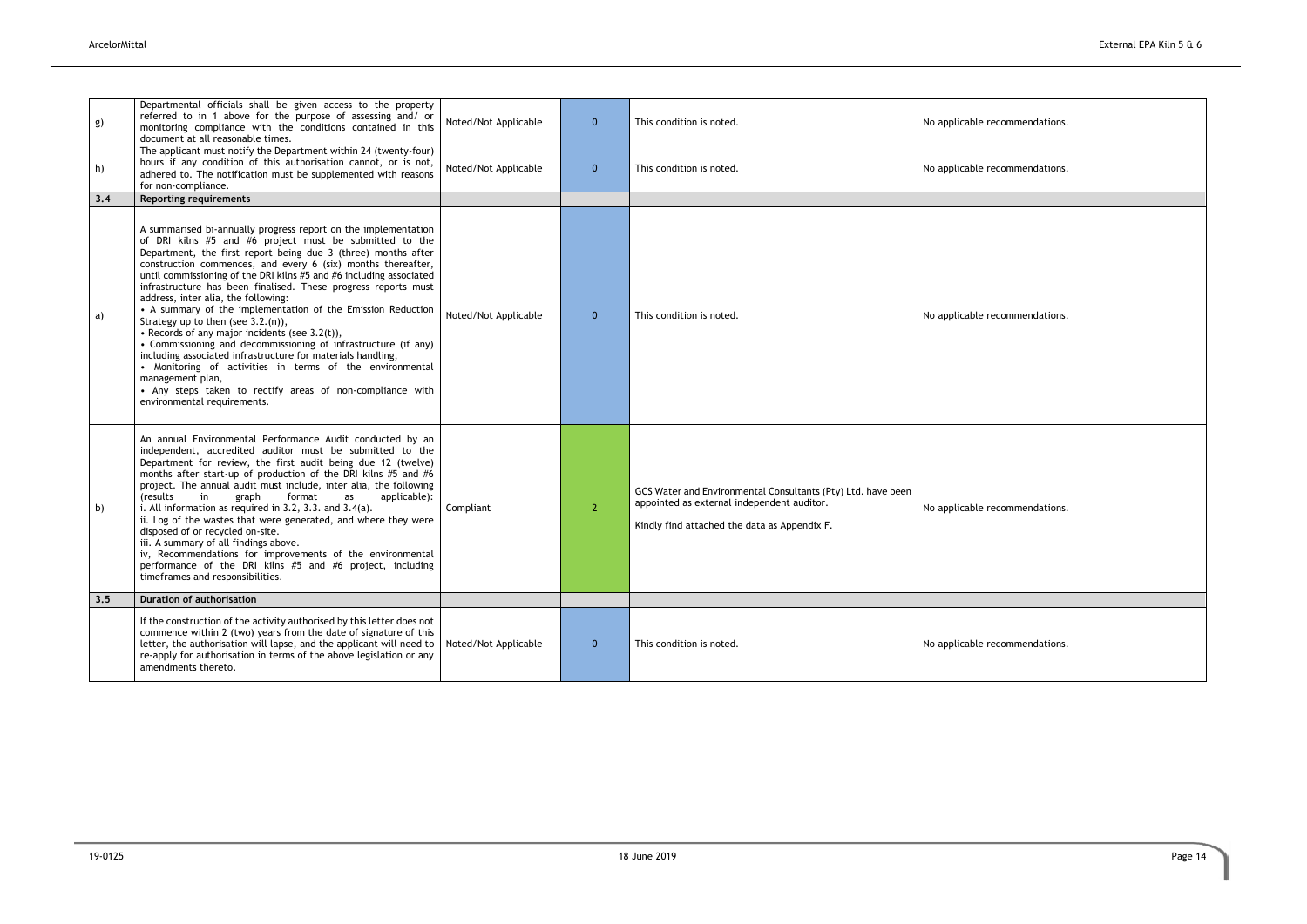# <span id="page-19-0"></span>**6 CONCLUSION AND RECOMMENDATIONS**

By conducting an EPA, ArcelorMittal recognises the importance of authorisation in regulating processes related to the project.

Currently the overall compliance with the Record of Decision (RoD) (GAUT 002/02-03/138) is noteworthy. Overall there was zero (0) incident of minor non-compliance, zero (0) incidents of moderate non-compliance, and zero (0) incidents of major non-compliance observed for the audit period. The instances of non-compliance weren't considered to be directly associated with significant environmental degradation.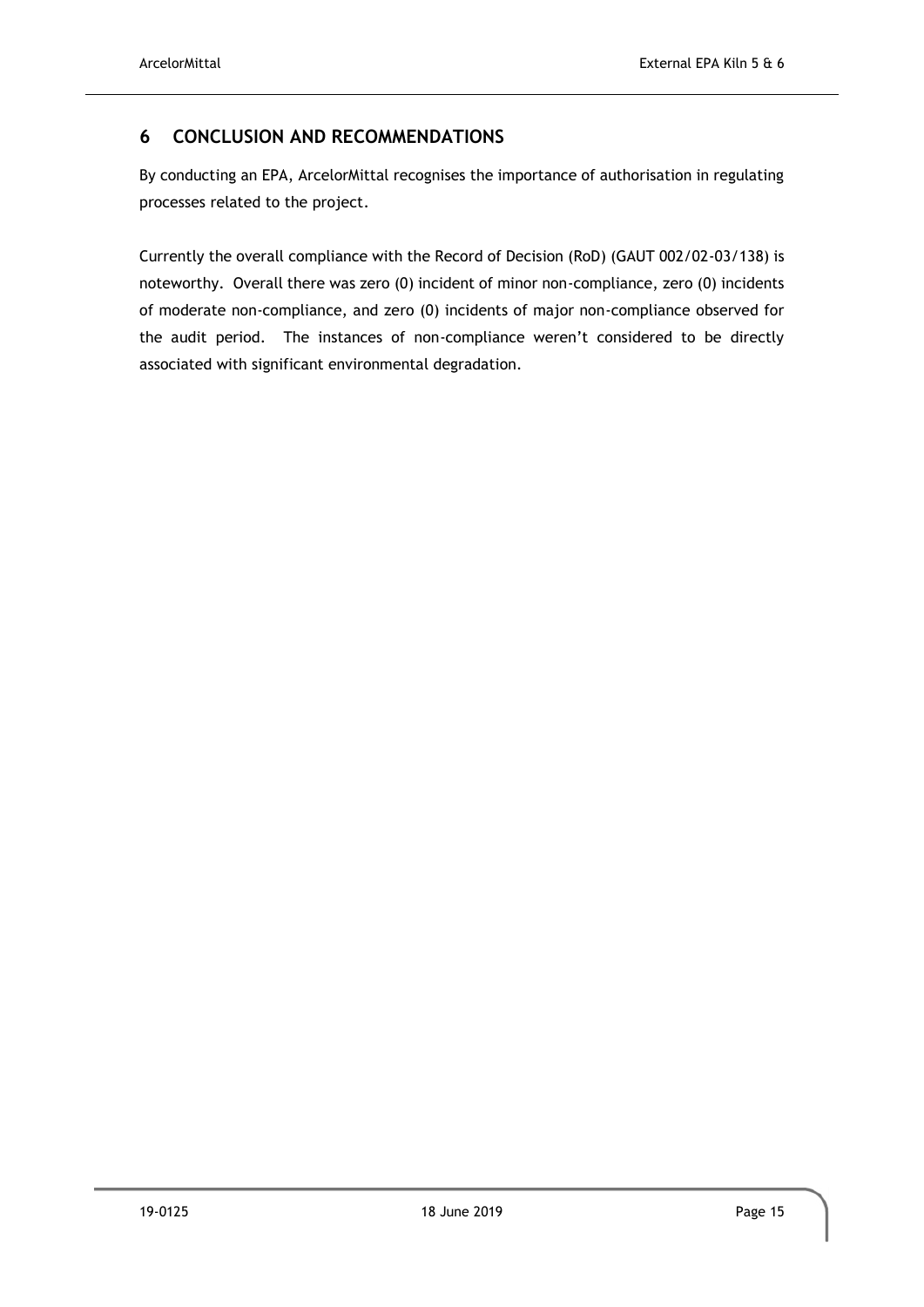<span id="page-20-0"></span>**APPENDIX A: DECLARATION OF AUDITOR INDEPENDENCE**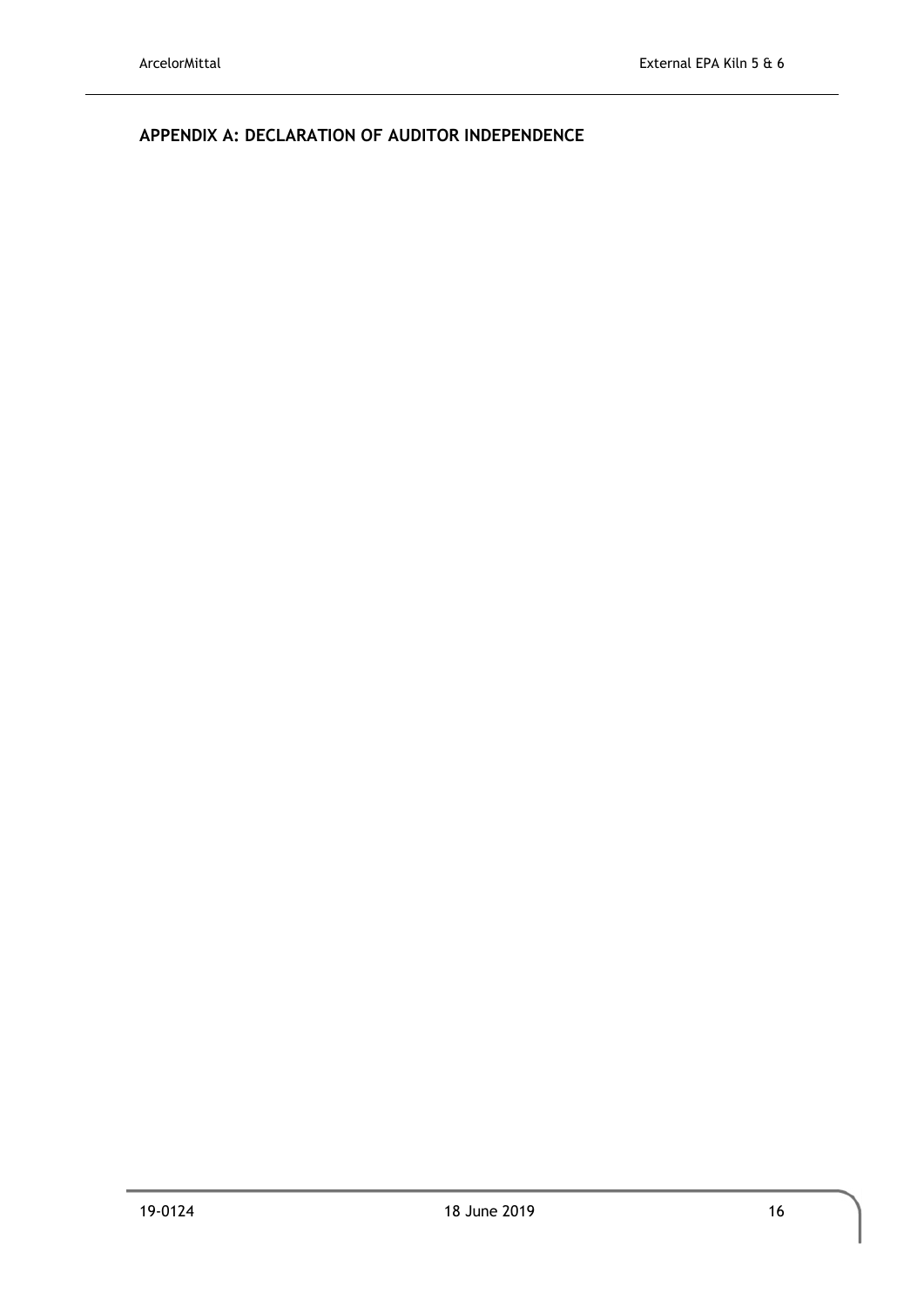#### I, **Fatima Matlou**, declare that:

- I act as the independent environmental auditor in this assessment;
- I will perform the work relating to the assessment in an objective manner, even if this results in views and findings that are not favourable to the authorisation holder;
- I declare that there are no circumstances that may compromise my objectivity in performing such work;
- I have expertise in conducting environmental auditing, including knowledge of the Act, Regulations and any guidelines that have relevance to the proposed activities;
- I will comply with the Act, Regulations and all other applicable legislation;
- I will take into account, to the extent possible, the matters listed in Regulation 34 of the Regulations when preparing this assessment and any report relating it;
- I have no, and will not engage in, conflicting interests in the undertaking of this assessment;
- I undertake to disclose to the holder and the competent authority all material information in my possession that reasonably has or may have the potential of influencing - any decision to be taken with respect to the application by the competent authority; and the objectivity of any report, plan or document to be prepared by myself for submission to the competent authority;
- I will ensure that information containing all relevant facts in respect of the assessment is distributed or made available to interested and affected parties and the public and that participation by interested and affected parties is facilitated in such a manner that all interested and affected parties will be provided with a reasonable opportunity to participate and to provide comments on documents that are produced to support the assessment;
- I will ensure that the comments of all interested and affected parties are considered and recorded in reports that are submitted to the competent authority in respect of the application, provided that comments that are made by interested and affected parties in respect of a final report that will be submitted to the competent authority may be attached to the report without further amendment to the report;
- I will provide the competent authority with access to all information at my disposal regarding the assessment, whether such information is favourable to the holder or not;
- All the particulars furnished by me in this form are true and correct;
- I will perform all other obligations as expected from an environmental auditor in terms of the Regulations; and
- I realise that a false declaration is an offence in terms of Regulation 48 of the Regulations and is punishable in terms of section 24F of the Act.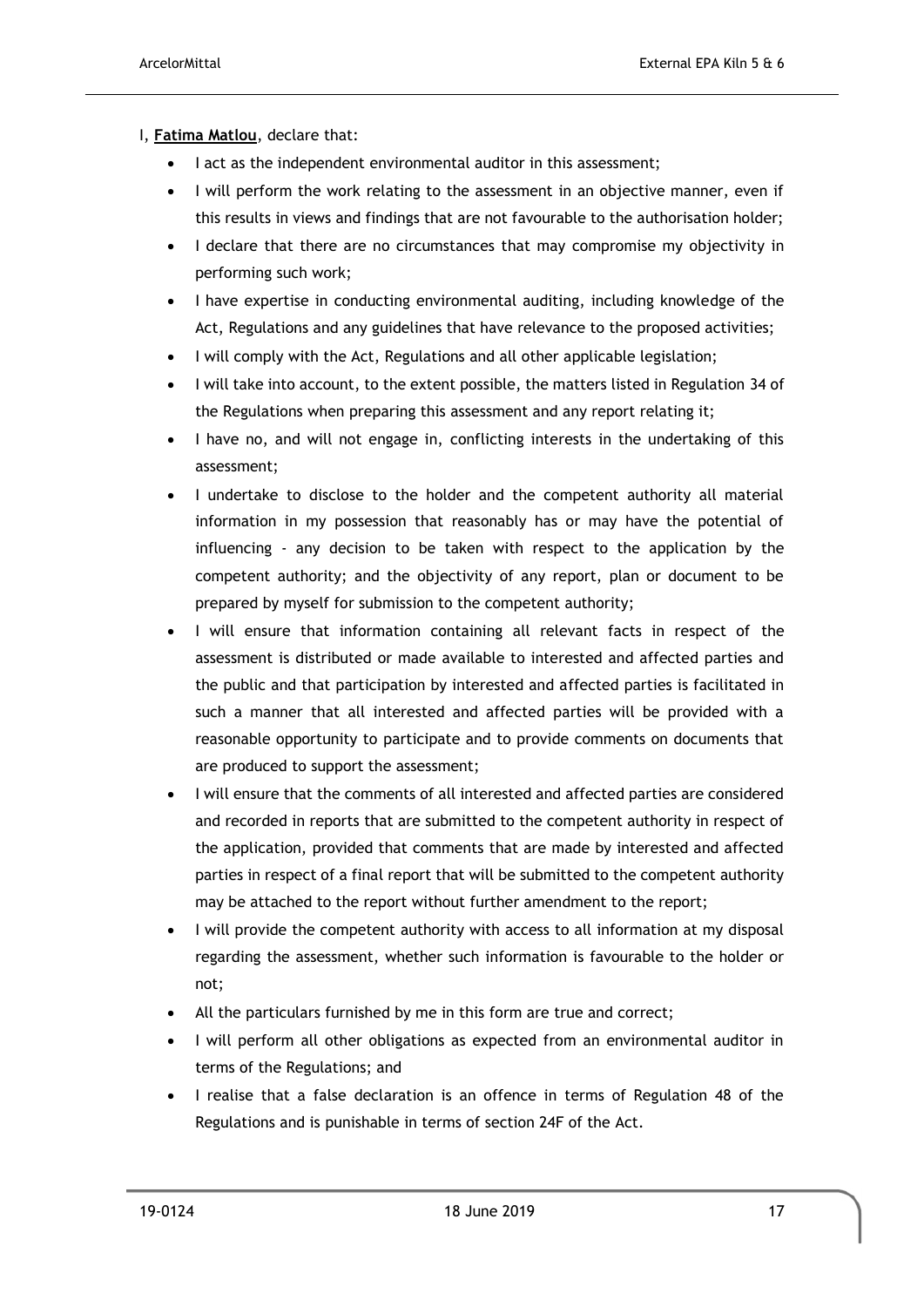#### Disclosure of Vested Interest

• I do not have and will not have any vested interest (either business, financial, personal or other) in the proposed activity proceeding other than remuneration for work performed in terms of the Environmental Impact Assessment Regulations, 2014.

XV

Signature of the environmental auditor

18 June 2019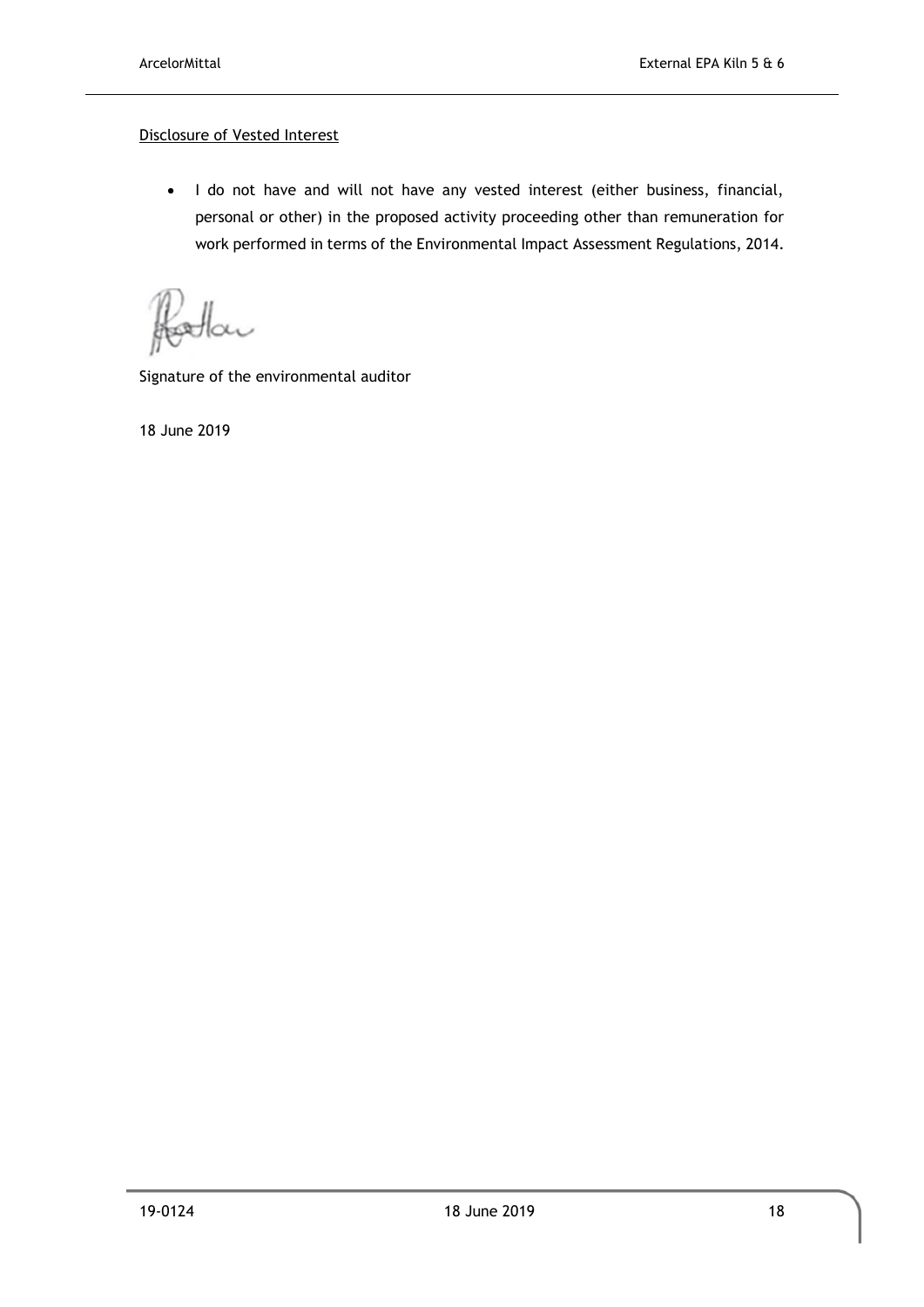# <span id="page-23-0"></span>**APPENDIX B: WATER FLOW DIAGRAM**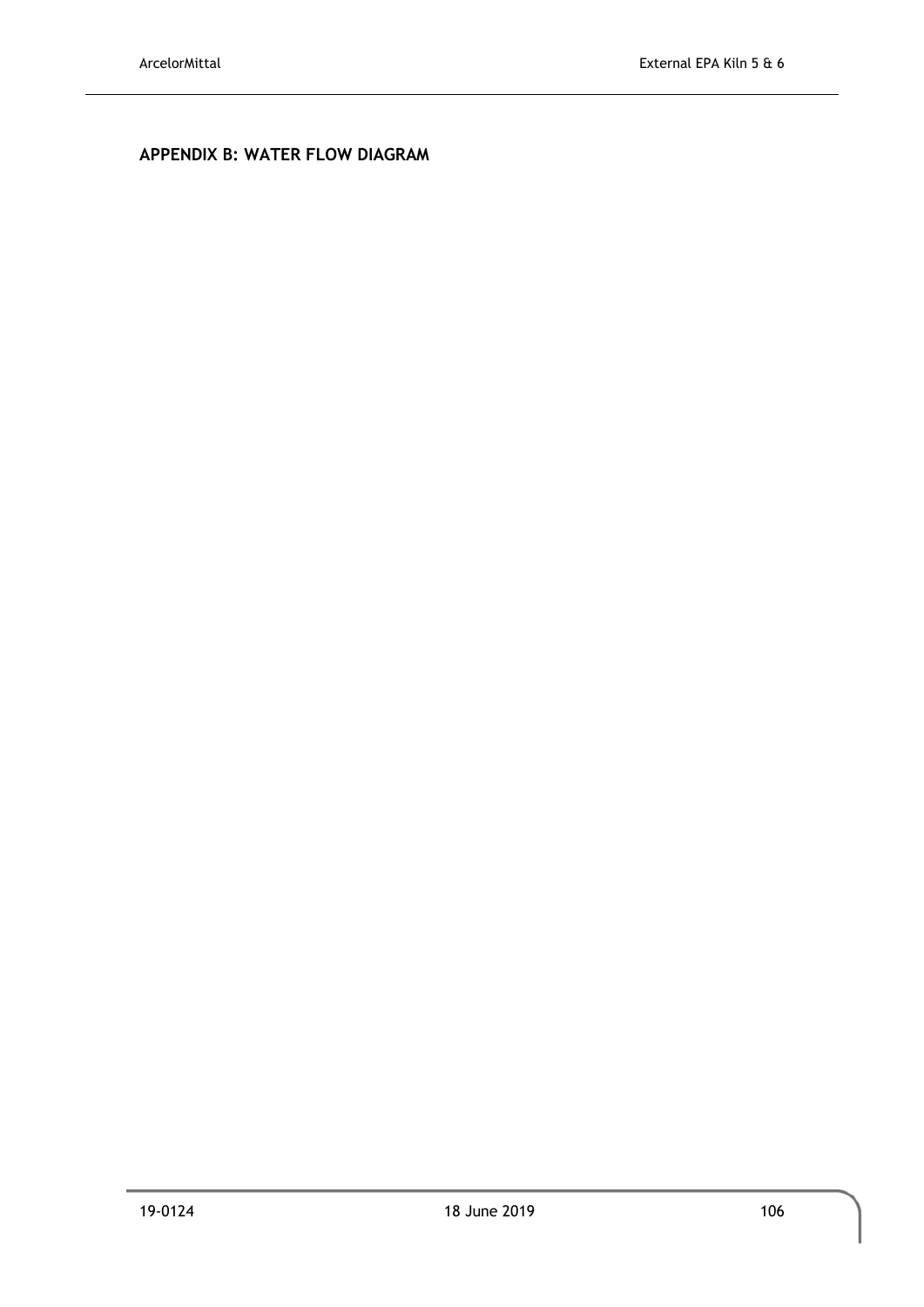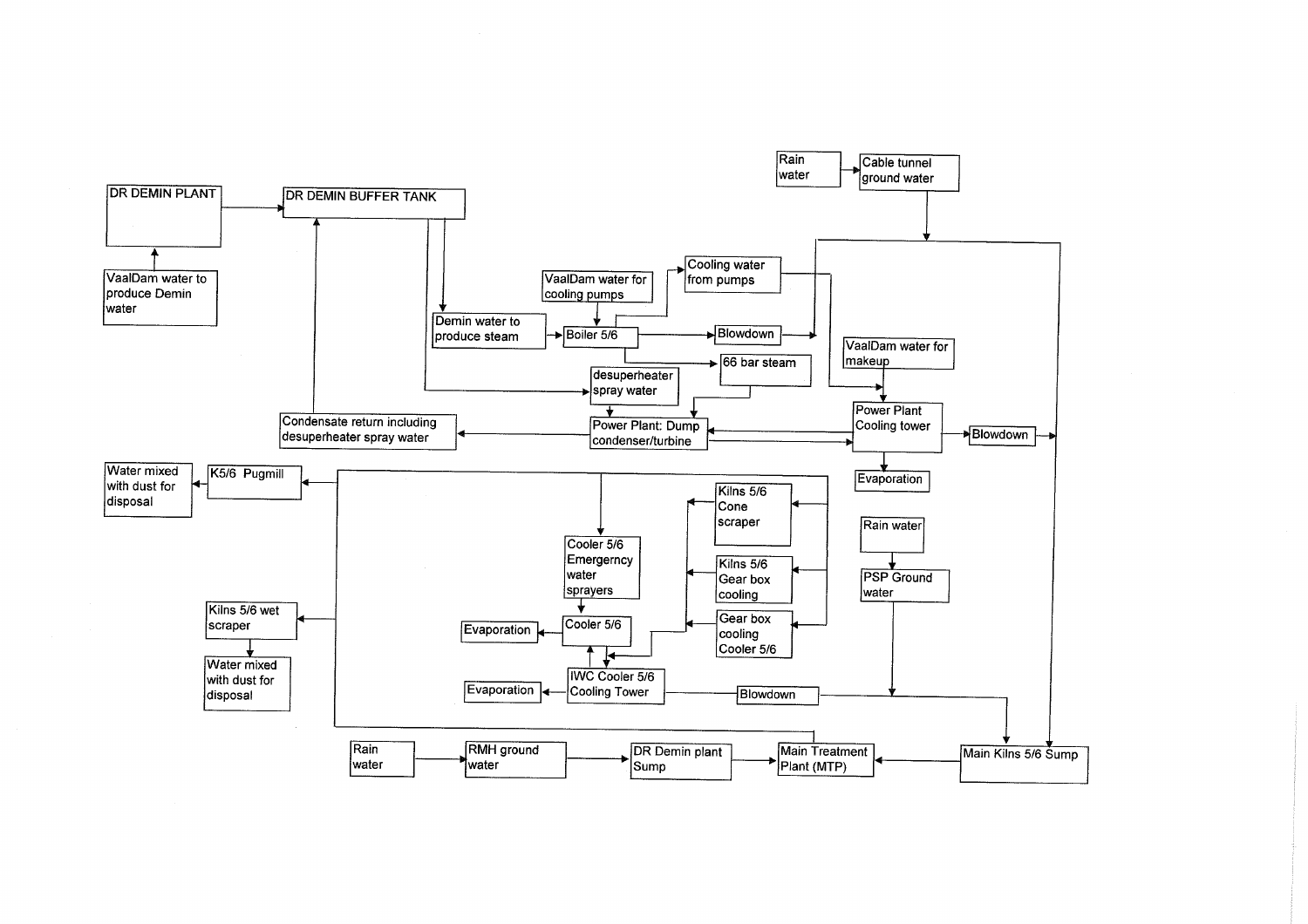# <span id="page-25-1"></span><span id="page-25-0"></span>**APPENDIX C: MASS CONCENTRATION DATA**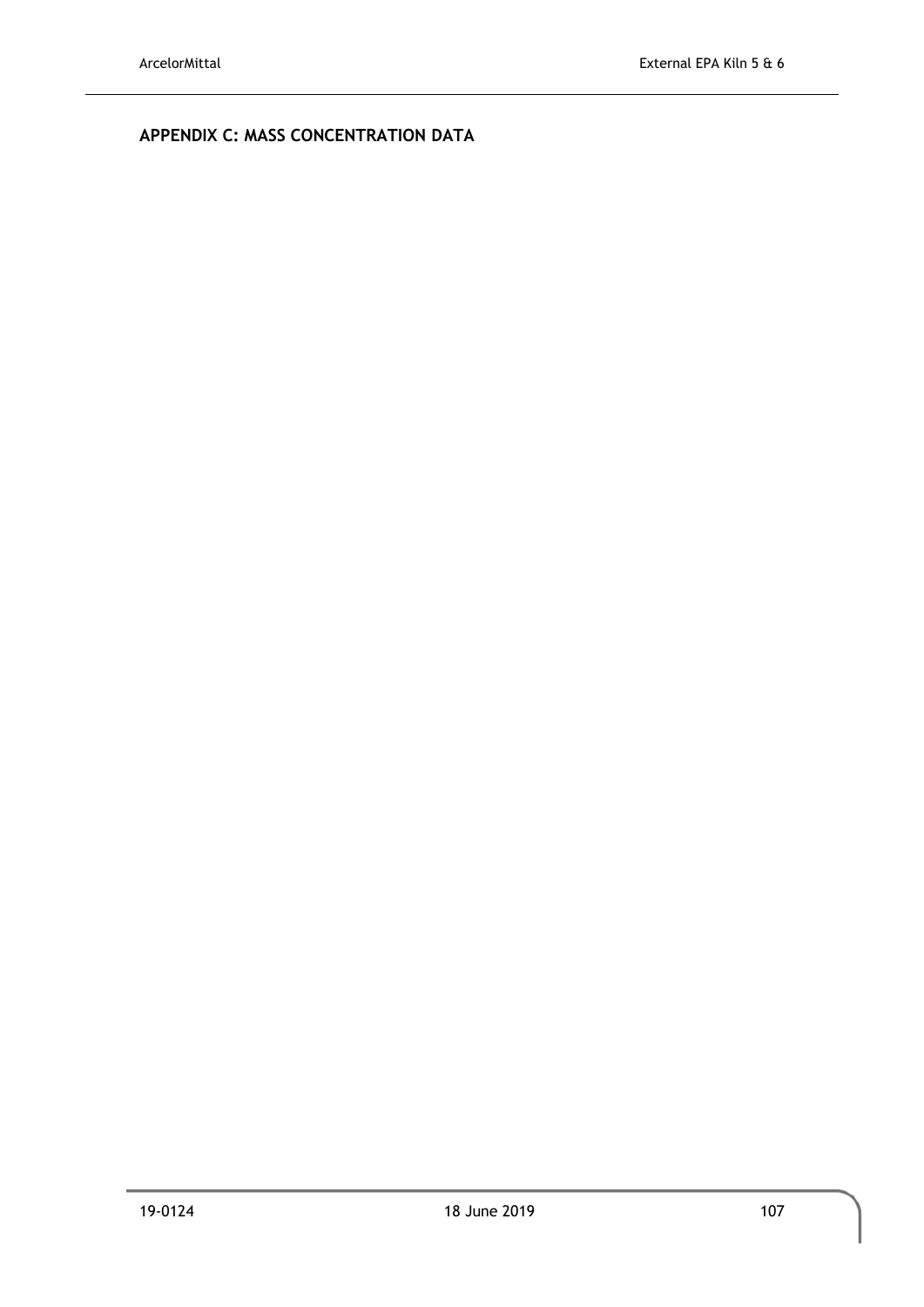# **Environmental Compliance Report TO:** TO:

**From:**

**Request: Vanderbijlpark**

Per Hour

**Compliance Type: Page:**

| <b>BusinessUnit / Plant SubPlant</b> | <b>Type</b> | Units Actual<br>Avg |
|--------------------------------------|-------------|---------------------|
|                                      |             |                     |

# **Iron Making**

# **Direct Reduction**

| Kiln 3 | CO              | ppm | 641.02 |
|--------|-----------------|-----|--------|
| Kiln 3 | SO <sub>2</sub> | ppm | 20.46  |
| Kiln 4 | CO              | ppm | 61.71  |
| Kiln 4 | SO <sub>2</sub> | ppm | 13.73  |
| Kiln 5 | CO              | ppm | 139.18 |
| Kiln 5 | SO <sub>2</sub> | ppm | 307.39 |
| Kiln 6 | CO              | ppm | 90.66  |
| Kiln 6 | SO <sub>2</sub> | ppm | 65.09  |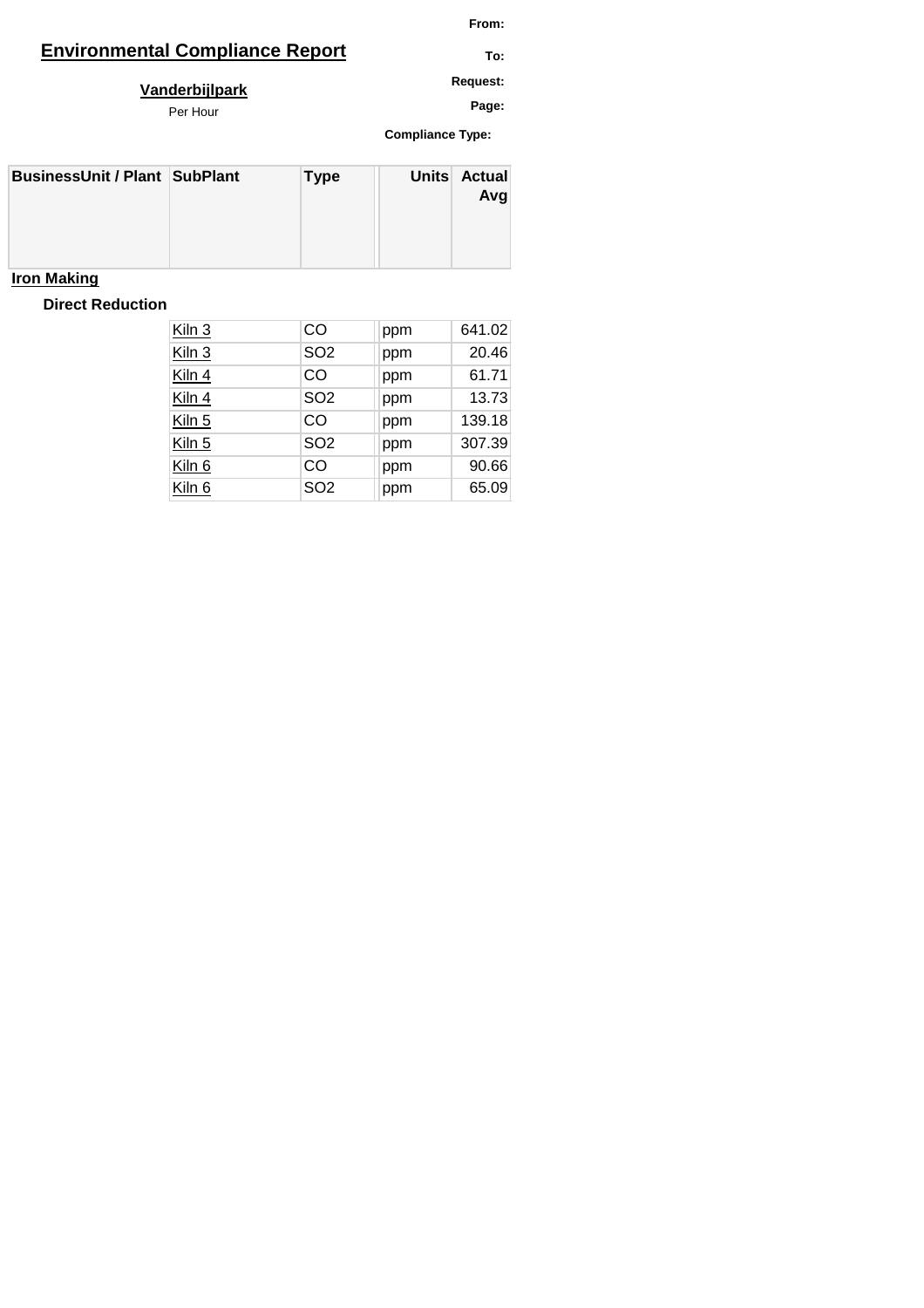<span id="page-27-0"></span>**APPENDIX D: EMISSIONS HISTORY FOR KILN 5 & 6**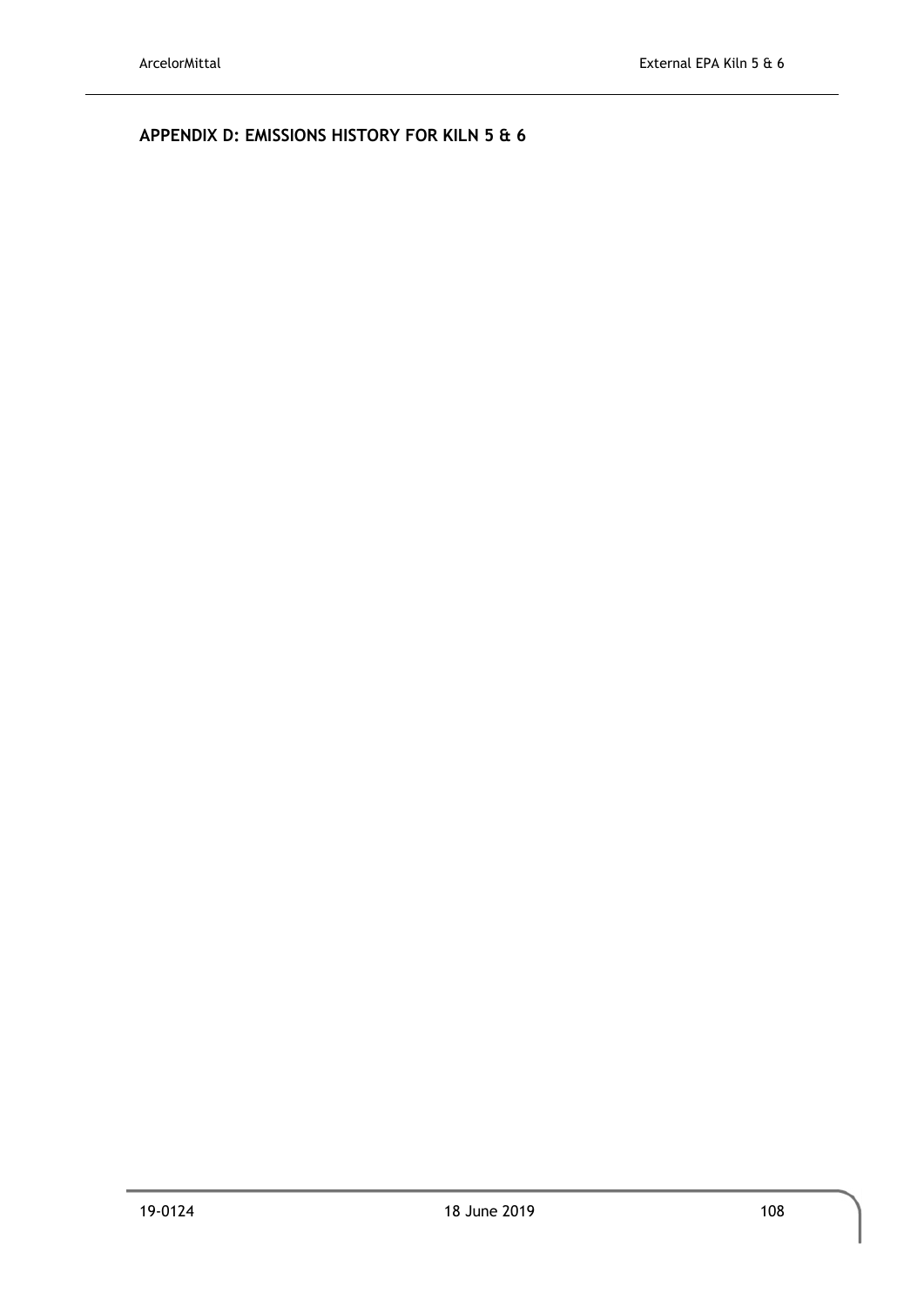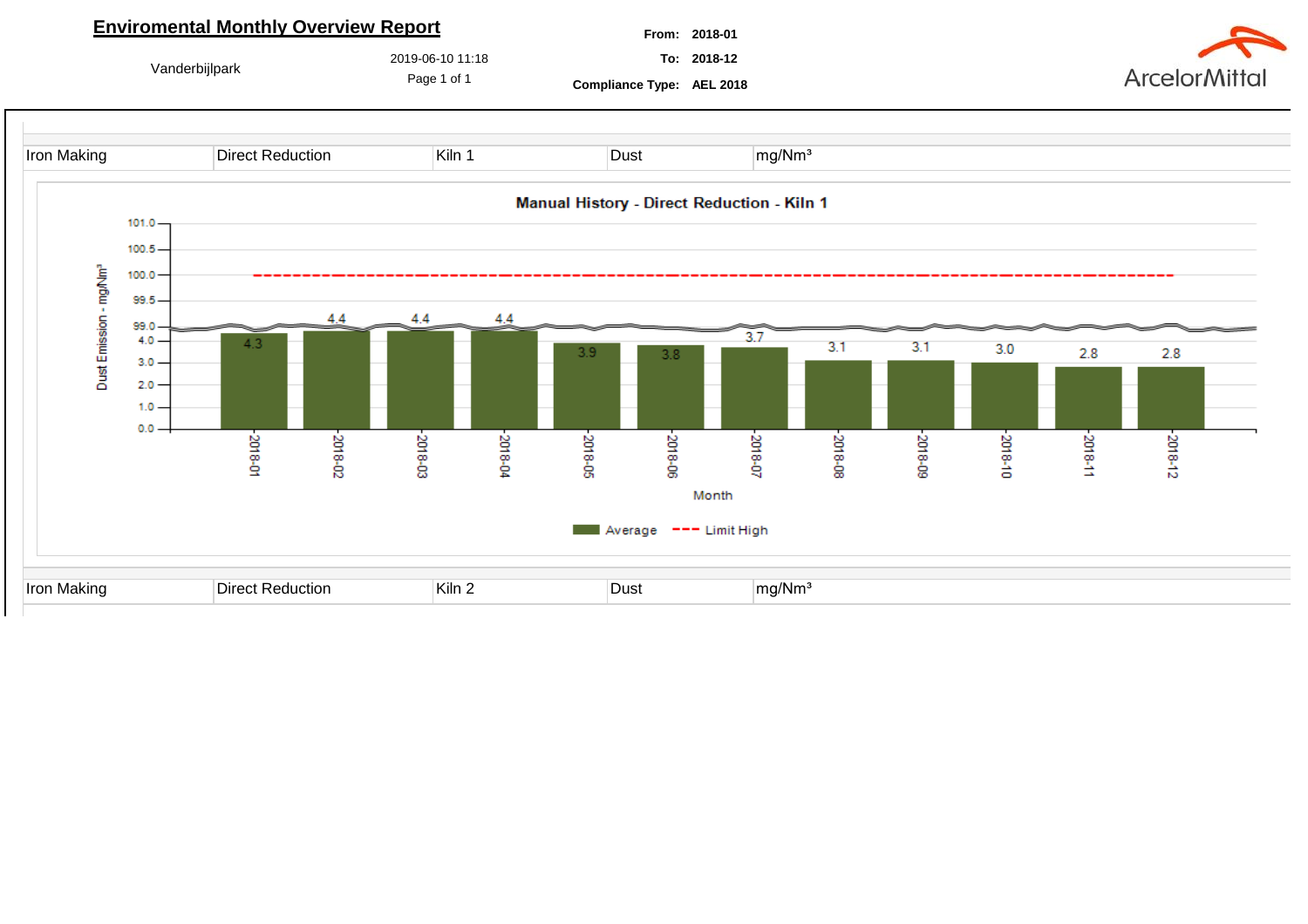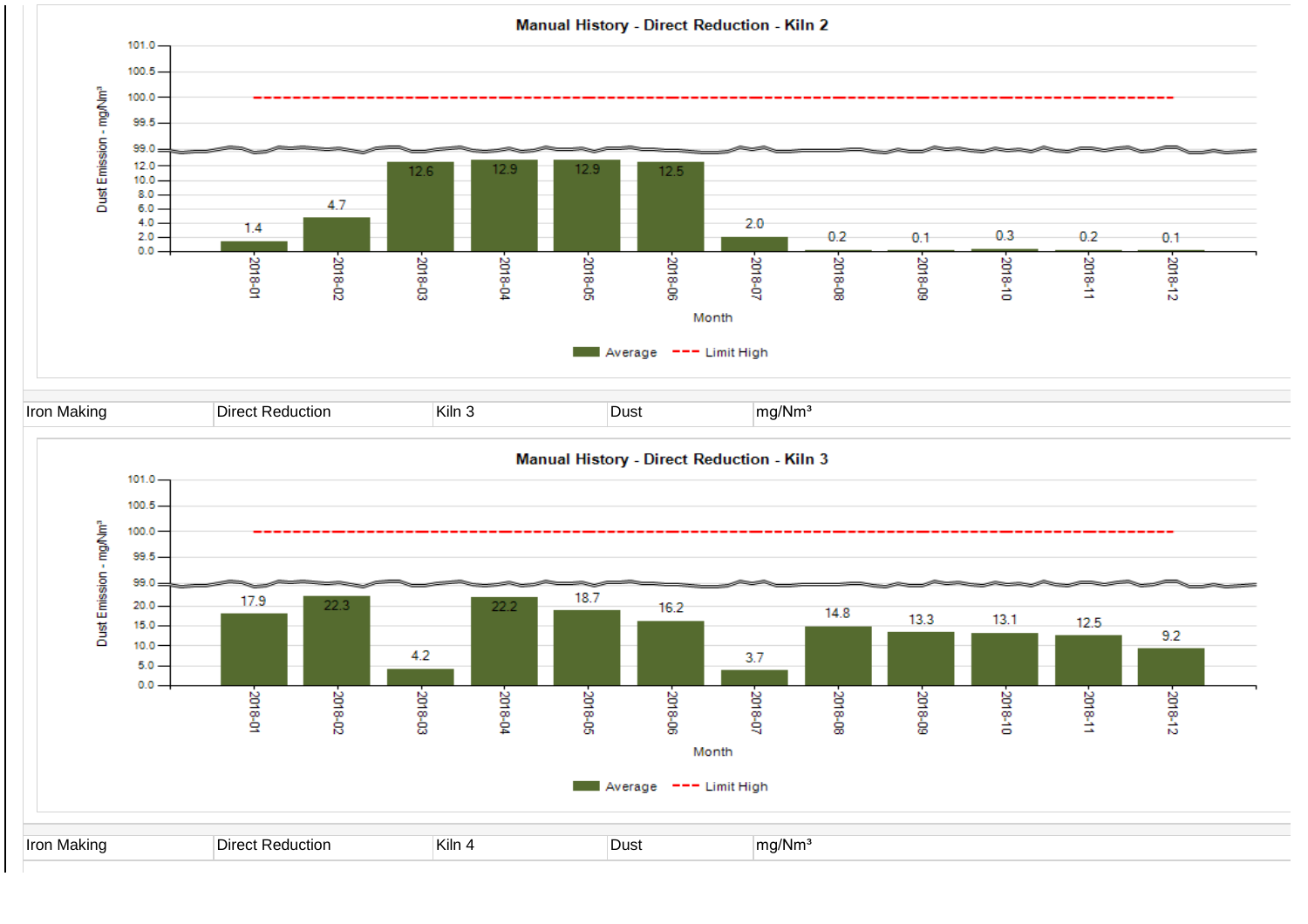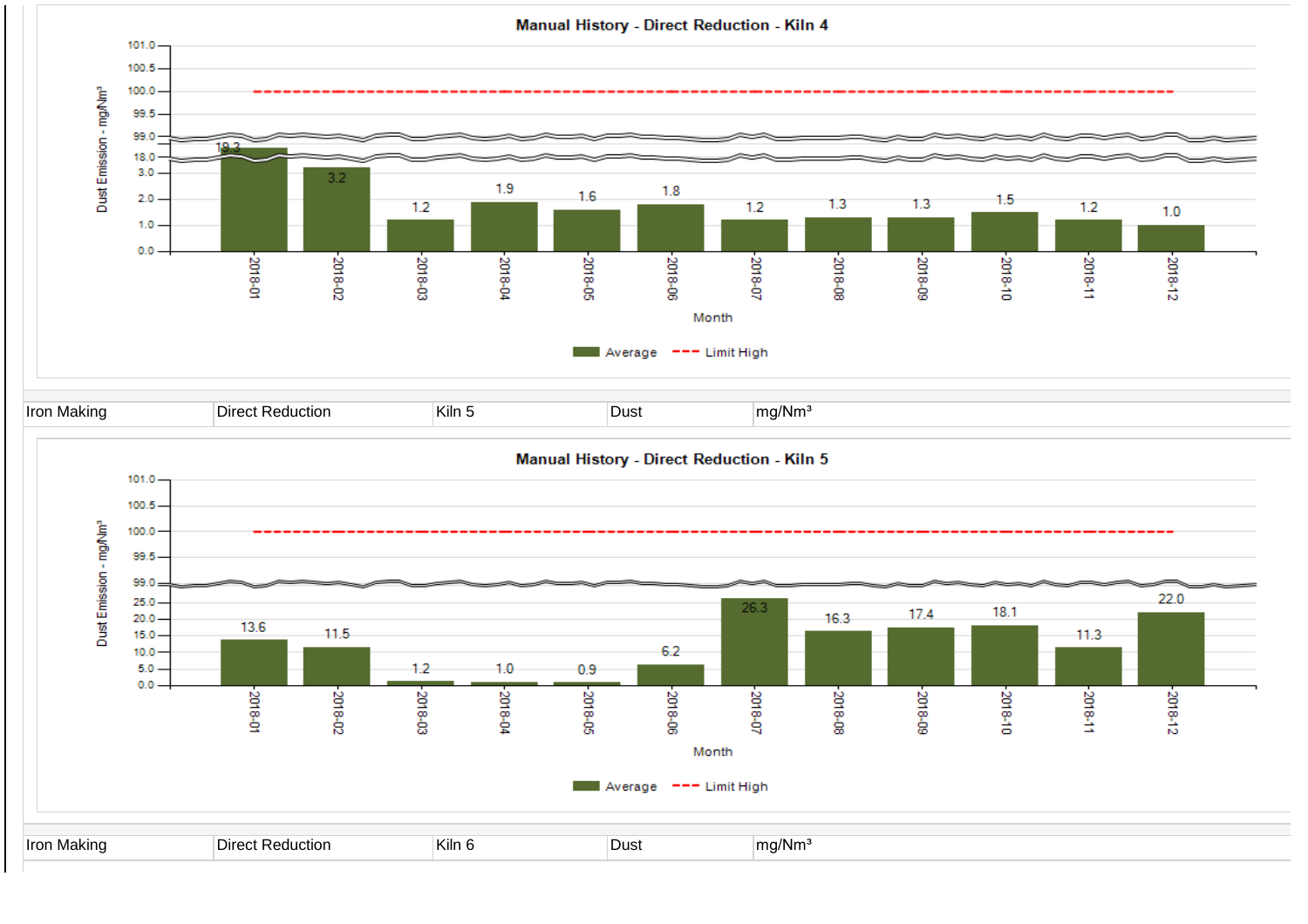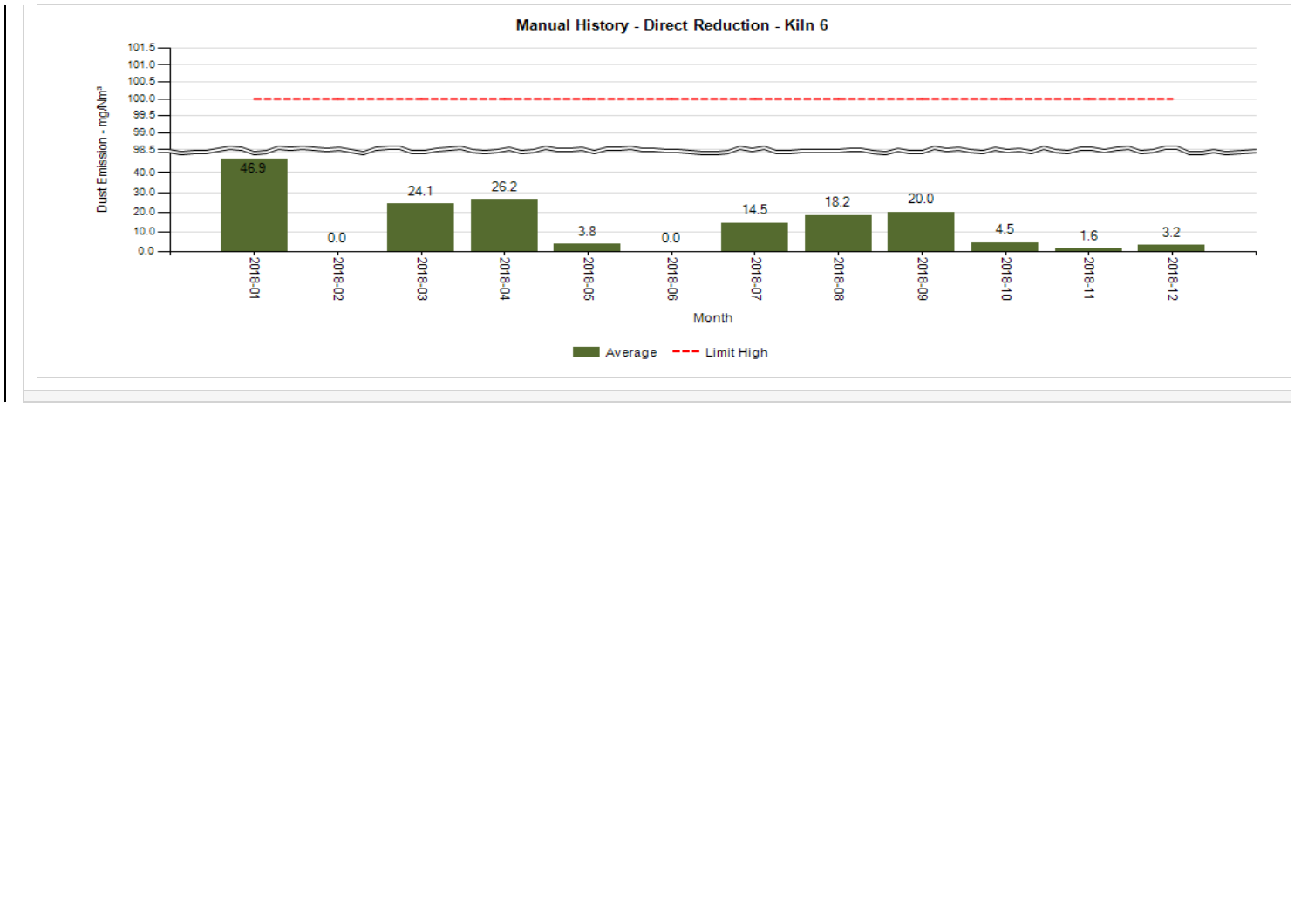# <span id="page-32-0"></span>**APPENDIX E: WASTE LOG**